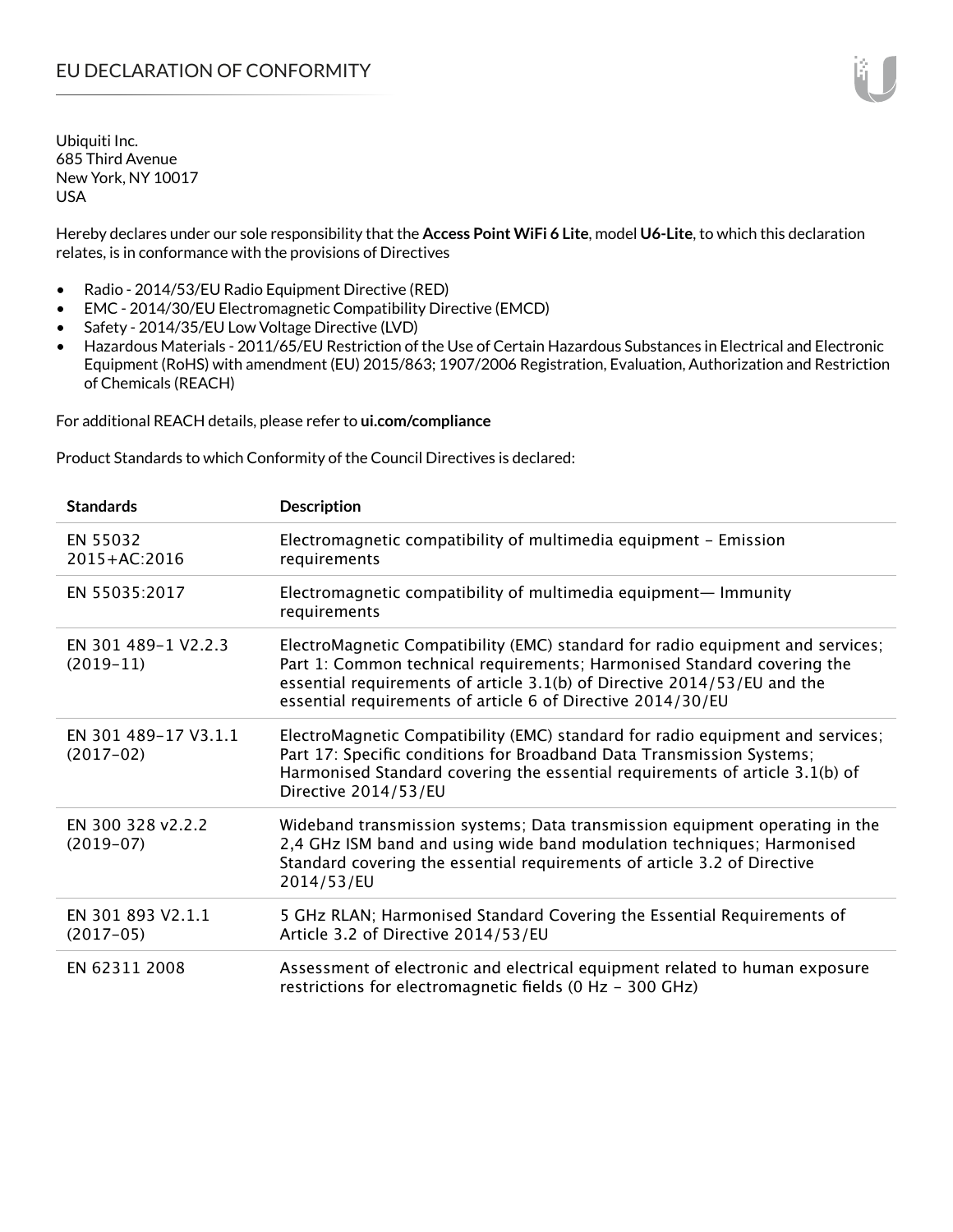| <b>Standards</b>            | <b>Description</b>                                                                               |
|-----------------------------|--------------------------------------------------------------------------------------------------|
| EN 62368-1<br>2014+A11:2017 | Audio/video, information and communication technology equipment – Part 1:<br>Safety requirements |
| CE Marking                  |                                                                                                  |

Mark Feil<br>Mark Feil

Compliance Manager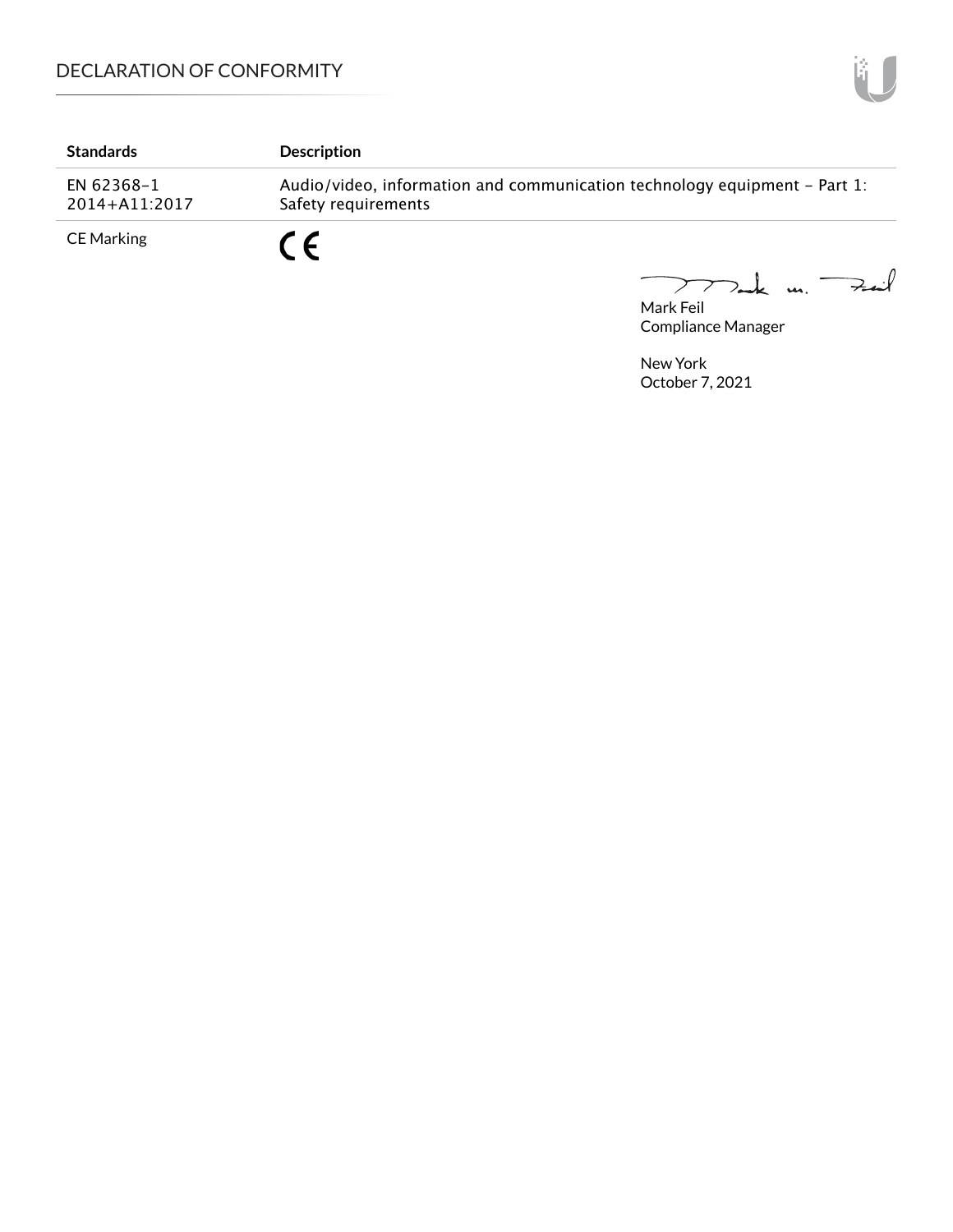## **U6-Lite**

#### **български** [Bulgarian]

С настоящото Ubiquiti декларира, че това устройство U6-Lite е в съответствие със съществените изисквания и други приложими разпоредби на Директиви 2014/53/EC, 2014/30/ЕС, 2014/35/ЕС.

#### **Hrvatski** [Croatian]

Ubiquiti ovim putem izjavljuje da je ovaj uređaj U6-Lite sukladan osnovnim zahtjevima i ostalim bitnim odredbama Direktiva 2014/53/EU, 2014/30/EU, 2014/35/EU.

### **Čeština** [Czech]

Ubiquiti tímto prohlašuje, že toto U6-Lite zařízení, je ve shodě se základními požadavky a dalšími příslušnými ustanoveními směrnic 2014/53/EU, 2014/30/EU, 2014/35/EU.

#### **Dansk** [Danish]

Hermed, Ubiquiti, erklærer at denne U6-Lite enhed, er i overensstemmelse med de væsentlige krav og øvrige relevante krav i direktiver 2014/53/EU, 2014/30/EU, 2014/35/EU.

### **Nederlands** [Dutch]

Hierbij verklaart Ubiquiti, dat deze U6-Lite apparaat, in overeenstemming is met de essentiële eisen en de andere relevante bepalingen van richtlijnen 2014/53/EU, 2014/30/EU, 2014/35/EU.

#### **English**

Hereby, Ubiquiti, declares that this U6-Lite device, is in compliance with the essential requirements and other relevant provisions of Directives 2014/53/EU, 2014/30/EU, 2014/35/EU.

#### **Eesti keel** [Estonian]

Käesolevaga Ubiquiti kinnitab, et antud U6-Lite seade, on vastavus olulistele nõuetele ja teistele asjakohastele sätetele direktiivide 2014/53/EL, 2014/30/EL, 2014/35/EL.

## **Suomi** [Finnish]

Täten Ubiquiti vakuuttaa, että tämä U6-Lite laite, on yhdenmukainen olennaisten vaatimusten ja muiden sitä koskevien direktiivien 2014/53/EU, 2014/30/EU, 2014/35/EU.

## **Français** [French]

Par la présente Ubiquiti déclare que l'appareil U6-Lite, est conforme aux exigences essentielles et aux autres dispositions pertinentes des directives 2014/53/UE, 2014/30/UE, 2014/35/UE.

## **Deutsch** [German]

Hiermit erklärt Ubiquiti, dass sich dieses U6-Lite Gerät, in Übereinstimmung mit den grundlegenden Anforderungen und den anderen relevanten Vorschriften der Richtlinien 2014/53/EU, 2014/30/EU, 2014/35/EU befindet.

## **Ελληνικά** [Greek]

Δια του παρόντος, Ubiquiti, δηλώνει ότι αυτή η συσκευή U6-Lite, είναι σε συμμόρφωση με τις βασικές απαιτήσεις και τις λοιπές σχετικές διατάξεις των οδηγιών 2014/53/ EE, 2014/30/EE, 2014/35/EE.

#### **Magyar** [Hungarian]

Ezennel Ubiquiti kijelenti, hogy ez a U6-Lite készülék megfelel az alapvető követelményeknek és más vonatkozó 2014/53/EU, 2014/30/EU, 2014/35/EU irányelvek rendelkezéseit.

#### **Íslenska** [Icelandic]

Hér, Ubiquiti, því yfir að þetta U6-Lite tæki er í samræmi við grunnkröfur og önnur viðeigandi ákvæði tilskipana 2014/53/ESB, 2014/30/ESB, 2014/35/ESB.

#### **Italiano** [Italian]

Con la presente, Ubiquiti, dichiara che questo dispositivo U6-Lite, è conforme ai requisiti essenziali ed alle altre disposizioni pertinenti delle direttive 2014/53/UE, 2014/30/UE, 2014/35/UE.

#### **Latviešu valoda** [Latvian]

Ar šo, Ubiquiti, deklarē, ka U6-Lite ierīce, ir saskaņā ar būtiskajām prasībām un citiem attiecīgiem noteikumiem Direktīvās 2014/53/ES, 2014/30/ES, 2014/35/ES.

#### **Lietuvių kalba** [Lithuanian]

Ubiquiti deklaruoja, kad šis U6-Lite įrenginys atitinka esminius reikalavimus ir kitas 2014/53/ES, 2014/30/ES, 2014/35/ES Direktyvų nuostatas.

#### **Malti** [Maltese]

Hawnhekk, Ubiquiti, tiddikjara li dan il-mezz U6-Lite huwa konformi mar-rekwiżiti essenzjali u dispożizzjonijiet rilevanti oħrajn ta 'Direttivi 2014/53/UE, 2014/30/UE, 2014/35/UE.

#### **Norsk** [Norwegian]

Herved Ubiquiti, erklærer at denne U6-Lite enheten, er i samsvar med de grunnleggende kravene og andre relevante bestemmelser i direktivene 2014/53/EU, 2014/30/EU, 2014/35/EU.

#### **Polski** [Polish]

Niniejszym, Ubiquiti, oświadcza, że urządzenie U6-Lite, jest zgodny z zasadniczymi wymaganiami oraz pozostałymi stosownymi postanowieniami Dyrektyw 2014/53/UE, 2014/30/UE, 2014/35/UE.

#### **Português** [Portuguese]

Ubiquiti declara que este dispositivo U6-Lite, está conforme com os requisitos essenciais e outras disposições das Directivas 2014/53/UE, 2014/30/UE, 2014/35/UE.

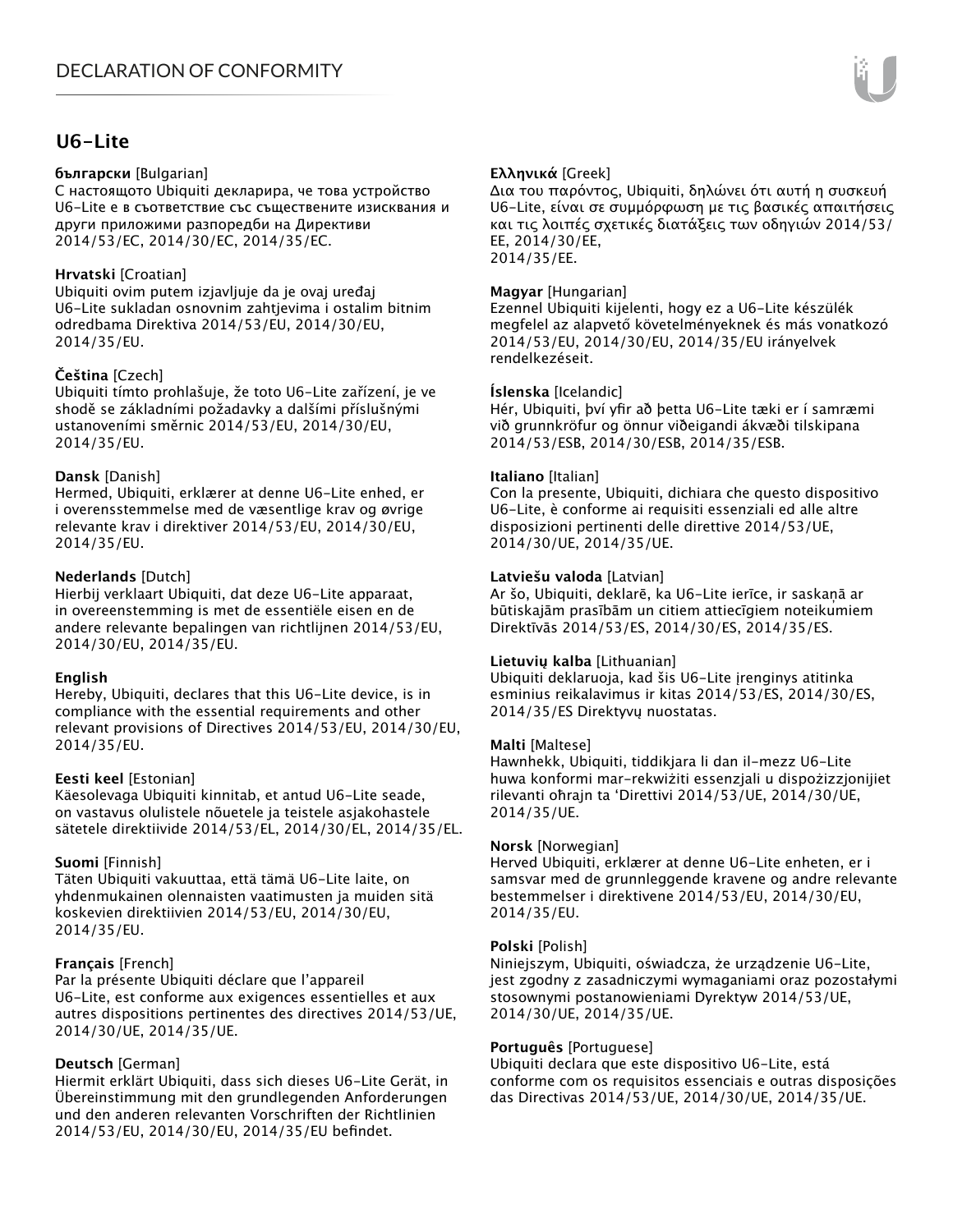#### **Română** [Romanian]

Prin prezenta, Ubiquiti declară că acest dispozitiv U6-Lite este în conformitate cu cerințele esențiale și alte prevederi relevante ale Directivelor 2014/53/UE, 2014/30/UE, 2014/35/UE.

#### **Slovenčina** [Slovak]

Týmto Ubiquiti, prehlasuje, že toto U6-Lite zariadenie, je v súlade so základnými požiadavkami a ďalšími relevantnými ustanoveniami smernice 2014/53/EÚ, 2014/30/EÚ, 2014/35/EÚ.

#### **Slovenščina** [Slovenian]

Družba Ubiquiti izjavlja, da je naprava U6-Lite v skladu z obveznimi zahtevami in drugimi ustreznimi določbami direktiv 2014/53/EU, 2014/30/EU in 2014/35/EU.

#### **Español** [Spanish]

Por medio de la presente Ubiquiti declara que este dispositivo U6-Lite, cumple con los requisitos esenciales y cualesquiera otras disposiciones aplicables o exigibles de las Directivas 2014/53/UE, 2014/30/UE, 2014/35/UE.

#### **Svenska** [Swedish]

Härmed Ubiquiti, intygar att denna U6-Lite enhet är i överensstämmelse med de väsentliga egenskapskrav och övriga relevanta bestämmelser som framgår av direktiven 2014/53/EU, 2014/30/EU, 2014/35/EU.

#### **Accessories**:

https://www.ui.com/products/#default https://www.ui.com/products/#accessories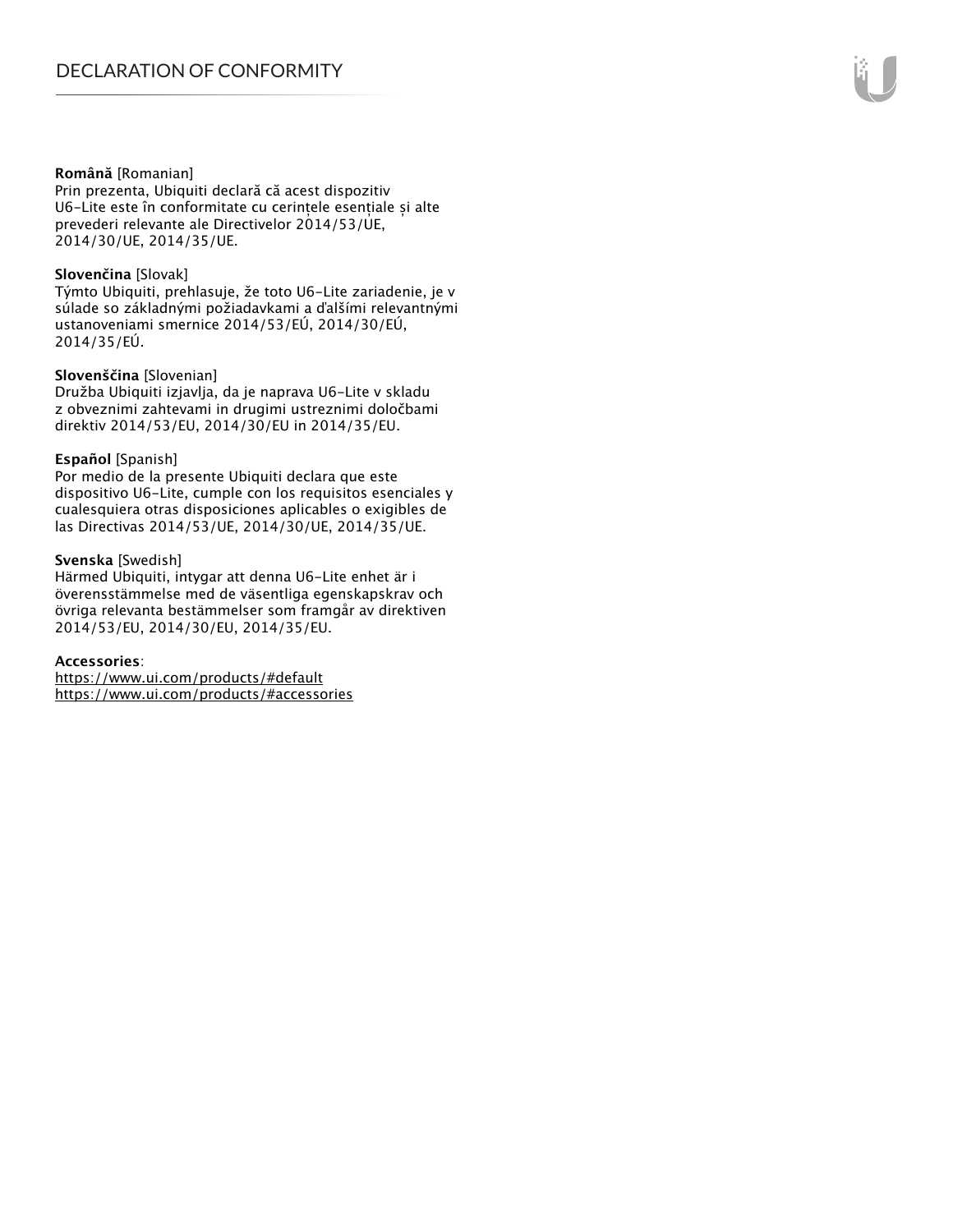Hereby declares under our sole responsibility that the **Access Point WiFi 6 Lite**, model **U6-Lite**, to which this declaration relates, is in conformance with the provisions of UK Regulations

- Radio Equipment Regulations 2017
- Electromagnetic Compatibility Regulations 2016
- Electrical Equipment (Safety) Regulations 2016
- Hazardous Materials The Restriction of the Use of Certain Hazardous Substances in Electrical and Electronic Equipment Regulations 2012; 1907/2006 Registration, Evaluation, Authorization and Restriction of Chemicals (REACH)

For additional REACH details, please refer to **ui.com/compliance**

Product Standards to which Conformity of the Council Directives is declared:

| <b>Standards</b>                    | <b>Description</b>                                                                                                                                                                                                                                                                                   |
|-------------------------------------|------------------------------------------------------------------------------------------------------------------------------------------------------------------------------------------------------------------------------------------------------------------------------------------------------|
| EN 55032<br>$2015 + AC:2016$        | Electromagnetic compatibility of multimedia equipment - Emission require-<br>ments                                                                                                                                                                                                                   |
| EN 55035:2017                       | Electromagnetic compatibility of multimedia equipment- Immunity<br>requirements                                                                                                                                                                                                                      |
| EN 301 489-1 V2.2.3<br>$(2019-11)$  | ElectroMagnetic Compatibility (EMC) standard for radio equipment and services;<br>Part 1: Common technical requirements; Harmonised Standard covering the<br>essential requirements of article 3.1(b) of Directive 2014/53/EU and the<br>essential requirements of article 6 of Directive 2014/30/EU |
| EN 301 489-17 V3.1.1<br>$(2017-02)$ | ElectroMagnetic Compatibility (EMC) standard for radio equipment and ser-<br>vices; Part 17: Specific conditions for Broadband Data Transmission Systems;<br>Harmonised Standard covering the essential requirements of article 3.1(b) of<br>Directive 2014/53/EU                                    |
| EN 300 328 v2.2.2<br>$(2019-07)$    | Wideband transmission systems; Data transmission equipment operating in<br>the 2,4 GHz ISM band and using wide band modulation techniques; Harmon-<br>ised Standard covering the essential requirements of article 3.2 of Directive<br>2014/53/EU                                                    |
| EN 301 893 V2.1.1<br>$(2017-05)$    | 5 GHz RLAN; Harmonised Standard Covering the Essential Requirements of<br>Article 3.2 of Directive 2014/53/EU                                                                                                                                                                                        |
| EN 62311 2008                       | Assessment of electronic and electrical equipment related to human exposure<br>restrictions for electromagnetic fields (0 Hz - 300 GHz)                                                                                                                                                              |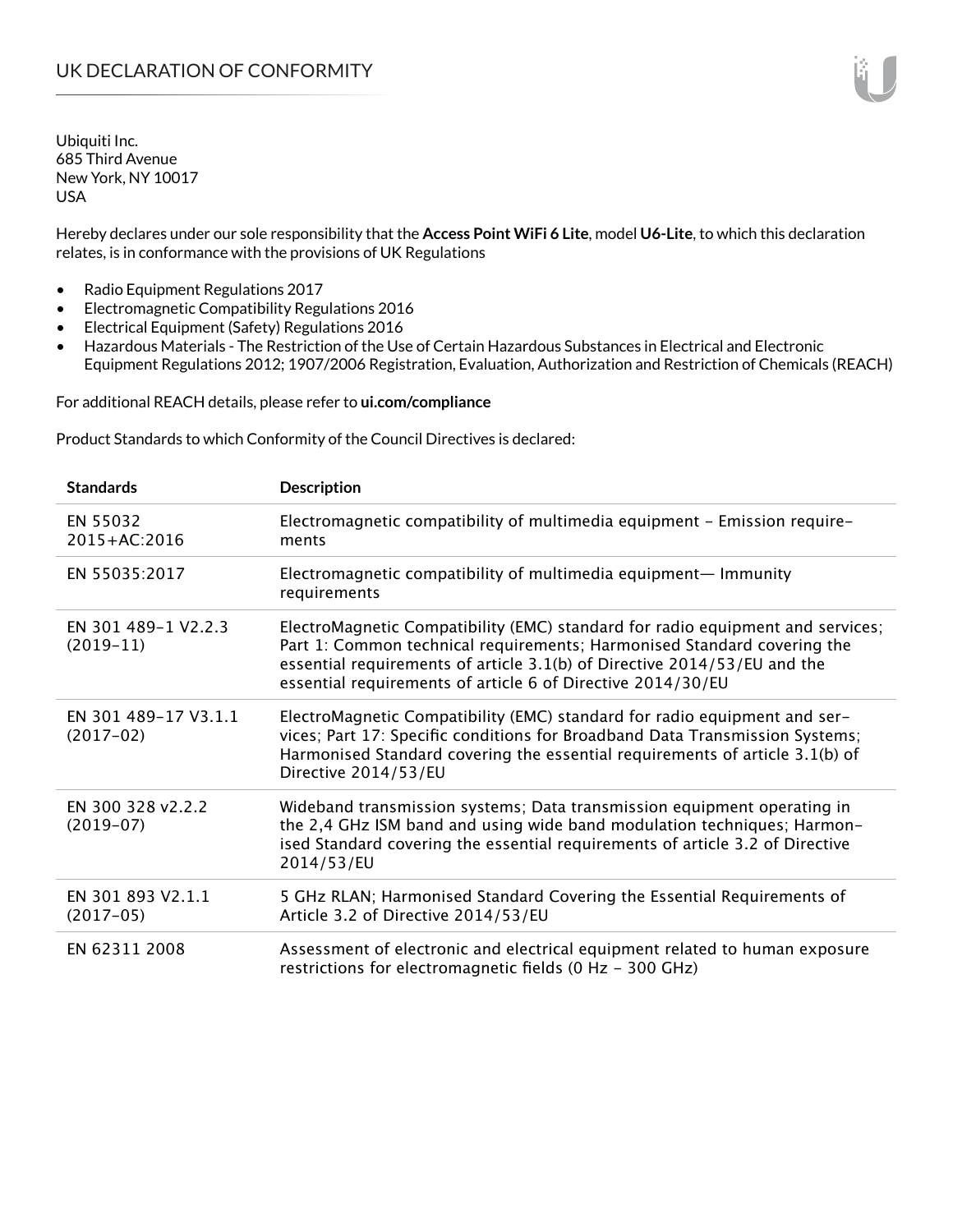# DECLARATION OF CONFORMITY

| <b>Standards</b>            | <b>Description</b>                                                                               |
|-----------------------------|--------------------------------------------------------------------------------------------------|
| EN 62368-1<br>2014+A11:2017 | Audio/video, information and communication technology equipment – Part 1:<br>Safety requirements |
| <b>UKCA Marking</b>         | JK                                                                                               |

Mak m. Fail  $\overline{\phantom{0}}$ 

Mark Feil Compliance Manager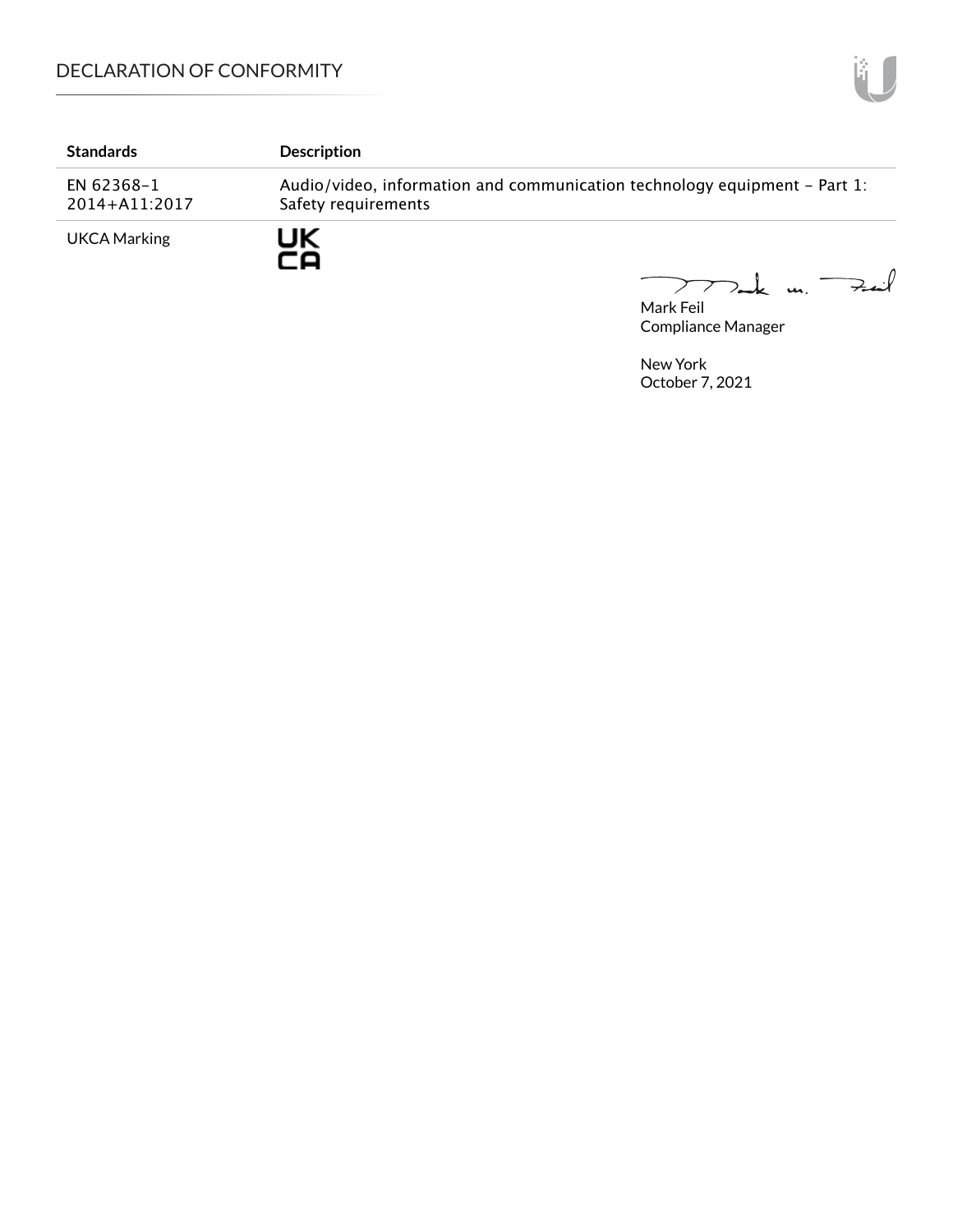Con la presente dichiara sotto la propria esclusiva responsabilità che l' **Access Point WiFi 6 Lite**, modello **U6-Lite**, a cui si riferisce la presente dichiarazione, è conforme alle disposizioni delle Direttive

- Radio 2014/53/EU Direttiva sulle apparecchiature radio (RED)
- EMC -2014/30/UE Direttiva sulla Compatibilità Elettromagnetica (EMCD)
- Sicurezza -2014/35/UE Direttiva sulla Bassa Tensione (LVD)
- Materiali Pericolosi -2011/65/UE Restrizione dell'uso di alcune Sostanze Pericolose nelle Apparecchiature Elettriche ed Elettroniche (RoHS) con emendamento (UE) 2015/863; 1907/2006 Registrazione, Valutazione, Autorizzazione e Restrizione delle Sostanze Chimiche (REACH)

Per ulteriori dettagli sul REACH, fare riferimento a **ui.com/compliance**

| <b>Standard</b>                     | <b>Descrizione</b>                                                                                                                                                                                                                                                               |
|-------------------------------------|----------------------------------------------------------------------------------------------------------------------------------------------------------------------------------------------------------------------------------------------------------------------------------|
| EN 55032<br>$2015 + AC:2016$        | Compatibilità elettromagnetica delle apparecchiature multimediali -<br>Prescrizioni di Emissione                                                                                                                                                                                 |
| EN 55035:2017                       | Compatibilità elettromagnetica per apparecchiature multimediali — Requisiti di<br>immunità                                                                                                                                                                                       |
| EN 301 489-1 V2.2.3<br>$(2019-11)$  | Compatibilità elettromagnetica e problematiche di spettro radio (ERM); Norma<br>di compatibilità elettromagnetica (EMC) per apparecchiature e servizi radio;<br>Parte 1: Requisiti tecnici comuni                                                                                |
| EN 301 489-17 V3.1.1<br>$(2017-02)$ | Norma di Compatibilità Elettromagnetica (EMC) per apparecchiature e servizi<br>radio; Parte 17: Condizioni specifiche per sistemi di trasmissione dati a banda<br>larga; Norma armonizzata relativa ai requisiti essenziali dell'articolo 3.1(b) della<br>direttiva 2014/53/UE   |
| EN 300 328 v2.2.2<br>$(2019-07)$    | Sistemi di trasmissione a banda larga; apparecchiature di trasmissione dati che<br>operano nella banda 2,4 GHz ISM e che utilizzano tecniche di modulazione a<br>banda larga; norma armonizzata relativa ai requisiti essenziali dell'articolo 3.2<br>della direttiva 2014/53/UE |
| EN 301 893 V2.1.1<br>$(2017-05)$    | 5 GHz RLAN; norma armonizzata che soddisfa i requisiti essenziali dell'articolo<br>3.2 della direttiva 2014/53/UE                                                                                                                                                                |
| EN 302 502 V2.1.1<br>$(2017-03)$    | Sistemi di Accesso Wireless (WAS); sistemi fissi di trasmissione dati a banda<br>larga a 5,8 GHz; norma armonizzata che soddisfa i requisiti essenziali<br>dell'articolo 3.2 della direttiva 2014/53/UE                                                                          |
| EN 62311 2008                       | Valutazione degli apparecchi elettronici ed elettrici in relazione ai limiti di base<br>per l'esposizione umana ai campi elettromagnetici (0 Hz - 300 GHz)                                                                                                                       |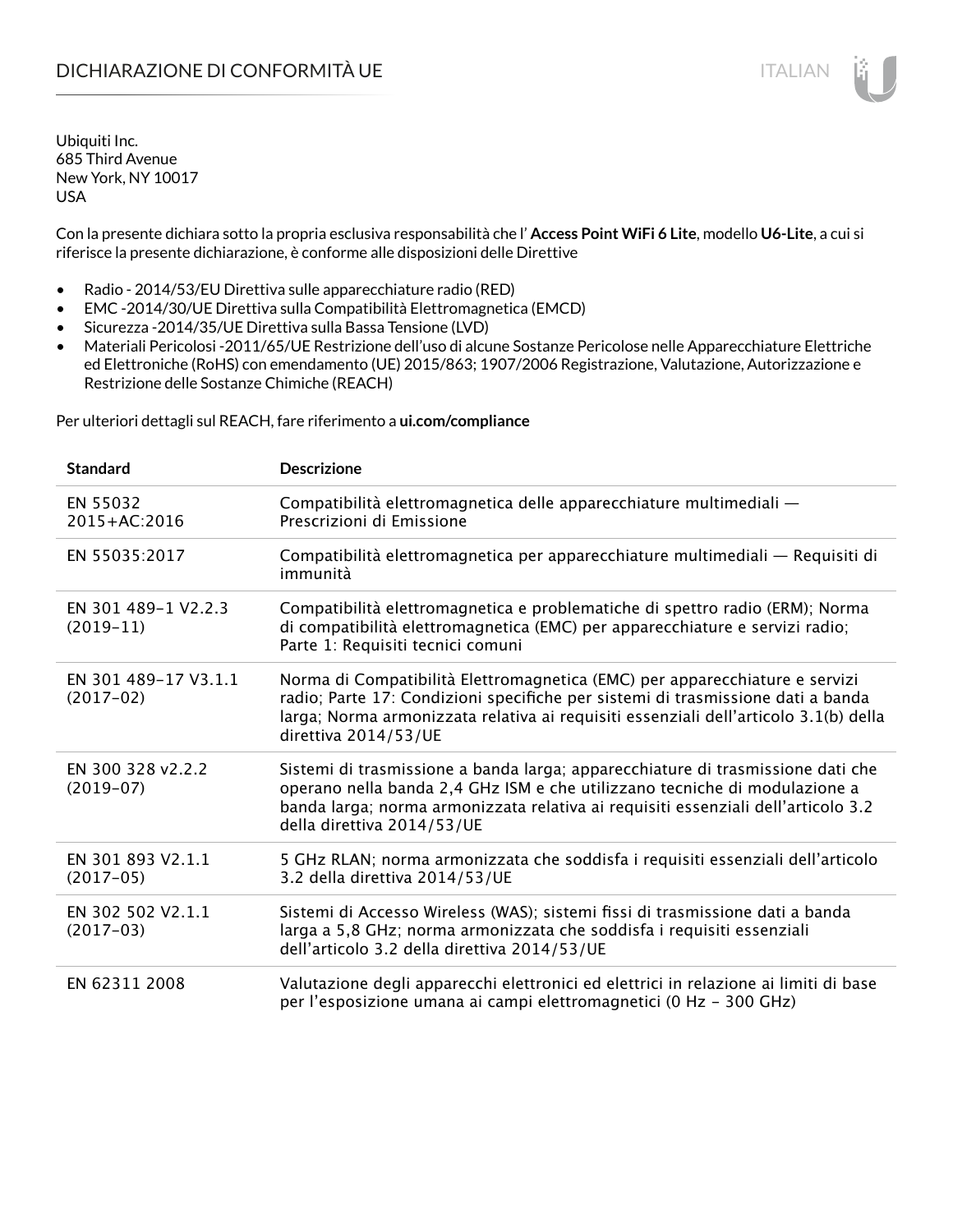

| <b>Standard</b>             | <b>Descrizione</b>                                                                                                          |
|-----------------------------|-----------------------------------------------------------------------------------------------------------------------------|
| EN 62368-1<br>2014+A11:2017 | Apparecchiature per la tecnologia audio/video, dell'informazione e della<br>comunicazione - Parte 1: Requisiti di sicurezza |
| CE Marking                  | r C                                                                                                                         |

Mark Feil u. <del>Zuil</del>  $\overbrace{\phantom{aaaaa}}$ 

Compliance Manager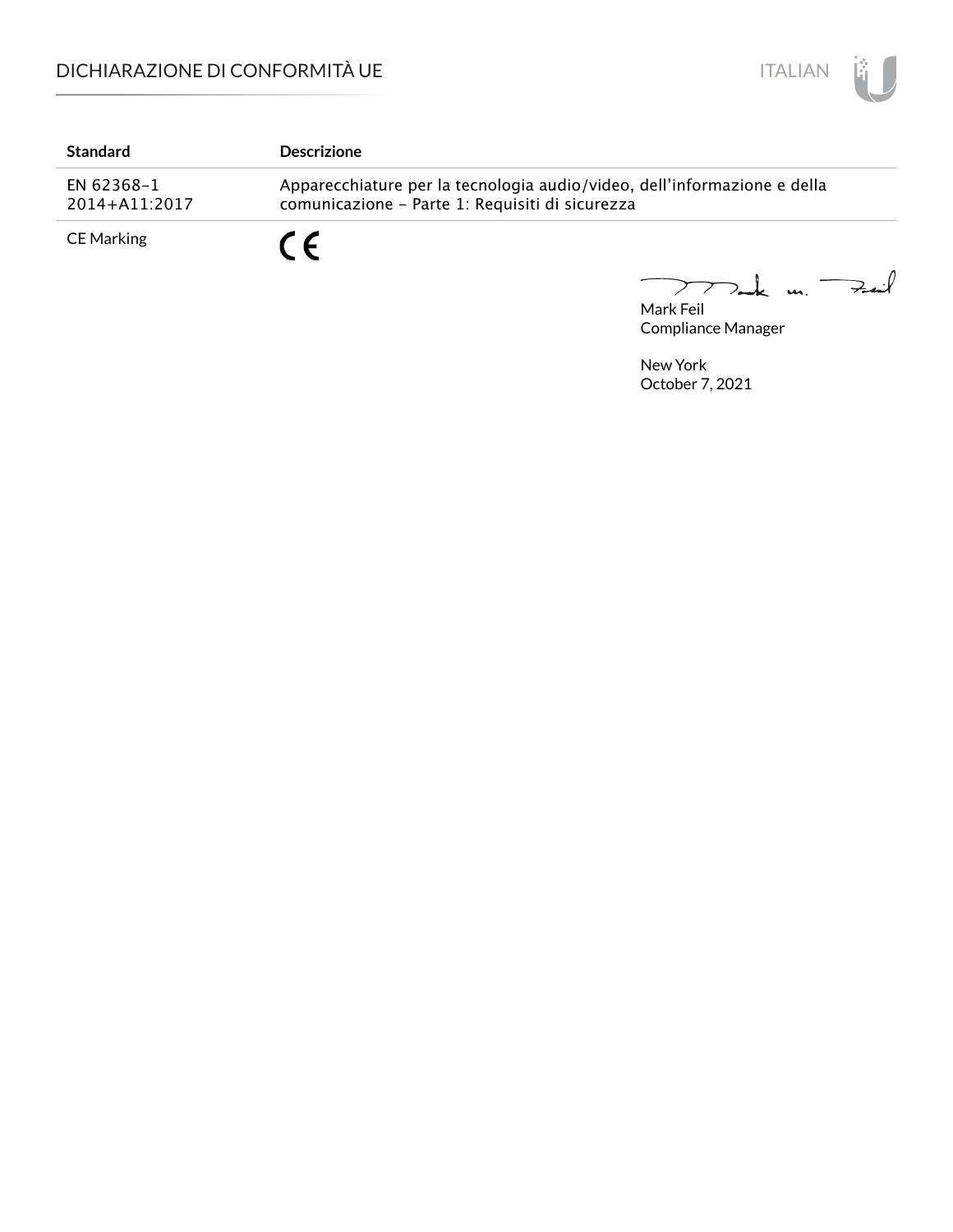# DÉCLARATION DE CONFORMITÉ UE FRENCH

Ubiquiti Inc. 685 Third Avenue New York, NY 10017 USA

Déclare par la présente, sous notre seule responsabilité, que l'**Access Point WiFi 6 Lite**, modèle **U6-Lite**, auquel se rapporte cette déclaration, est conforme aux dispositions des Directives

- Radio 2014/53/EU Directive sur les Équipements Radio (RED)
- EMC -2014/30/EU Directive sur la Compatibilité Electromagnétique (EMCD)
- Sécurité -2014/35/EU Directive sur la Basse Tension (LVD)
- Matières dangereuses -2011/65/UE Restriction de l'utilisation de Certaines Substances Dangereuses dans les Equipements Electriques et Electroniques (RoHS) avec amendement (EU) 2015/863 ; 1907/2006 Enregistrement, Evaluation, Autorisation et Restriction des Produits Chimiques (REACH)

Pour plus de détails sur le règlement REACH, veuillez consulter le site **ui.com/compliance**

| <b>Normes</b>                       | La description                                                                                                                                                                                                                                                                                                                         |
|-------------------------------------|----------------------------------------------------------------------------------------------------------------------------------------------------------------------------------------------------------------------------------------------------------------------------------------------------------------------------------------|
| EN 55032<br>2015+AC:2016            | Compatibilité électromagnétique des équipements multimédia — Exigences<br>d'émission                                                                                                                                                                                                                                                   |
| EN 55035:2017                       | Compatibilité électromagnétique des équipements multimédia - Exigences<br>d'immunité                                                                                                                                                                                                                                                   |
| EN 301 489-1 V2.2.3<br>$(2019-11)$  | Compatibilité électromagnétique et spectre radioélectrique (ERM) ; Norme de<br>compatibilité électromagnétique (CEM) pour les équipements de communication<br>radio et services ; Partie 1 : Exigences techniques communes                                                                                                             |
| EN 301 489-17 V3.1.1<br>$(2017-02)$ | Norme de compatibilité électromagnétique (CEM) concernant les équipements<br>de communication radio et services ; partie 17 : Exigences particulières<br>applicables aux systèmes de transmission de données à large bande ; norme<br>harmonisée couvrant les exigences essentielles de l'article 3.1(b) de la directive<br>2014/53/UE |
| EN 300 328 v2.2.2<br>$(2019-07)$    | Systèmes de transmission de données à large bande ; Matériel de transmission<br>de données fonctionnant dans la bande ISM à 2, 4 GHz et utilisant des<br>techniques de modulation à étalement du spectre ; Norme harmonisée couvrant<br>les exigences essentielles de l'article 3.2 de la directive 2014/53/UE.                        |
| EN 301 893 V2.1.1<br>$(2017-05)$    | RLAN de 5 GHz ; Norme harmonisée couvrant les exigences essentielles de<br>l'article 3.2 de la Directive 2014/53/EU                                                                                                                                                                                                                    |
| EN 62311 2008                       | Évaluation des équipements électroniques et électriques en relation avec les<br>restrictions d'exposition humaine pour les champs électromagnétiques (0 Hz -<br>300 GHz)                                                                                                                                                               |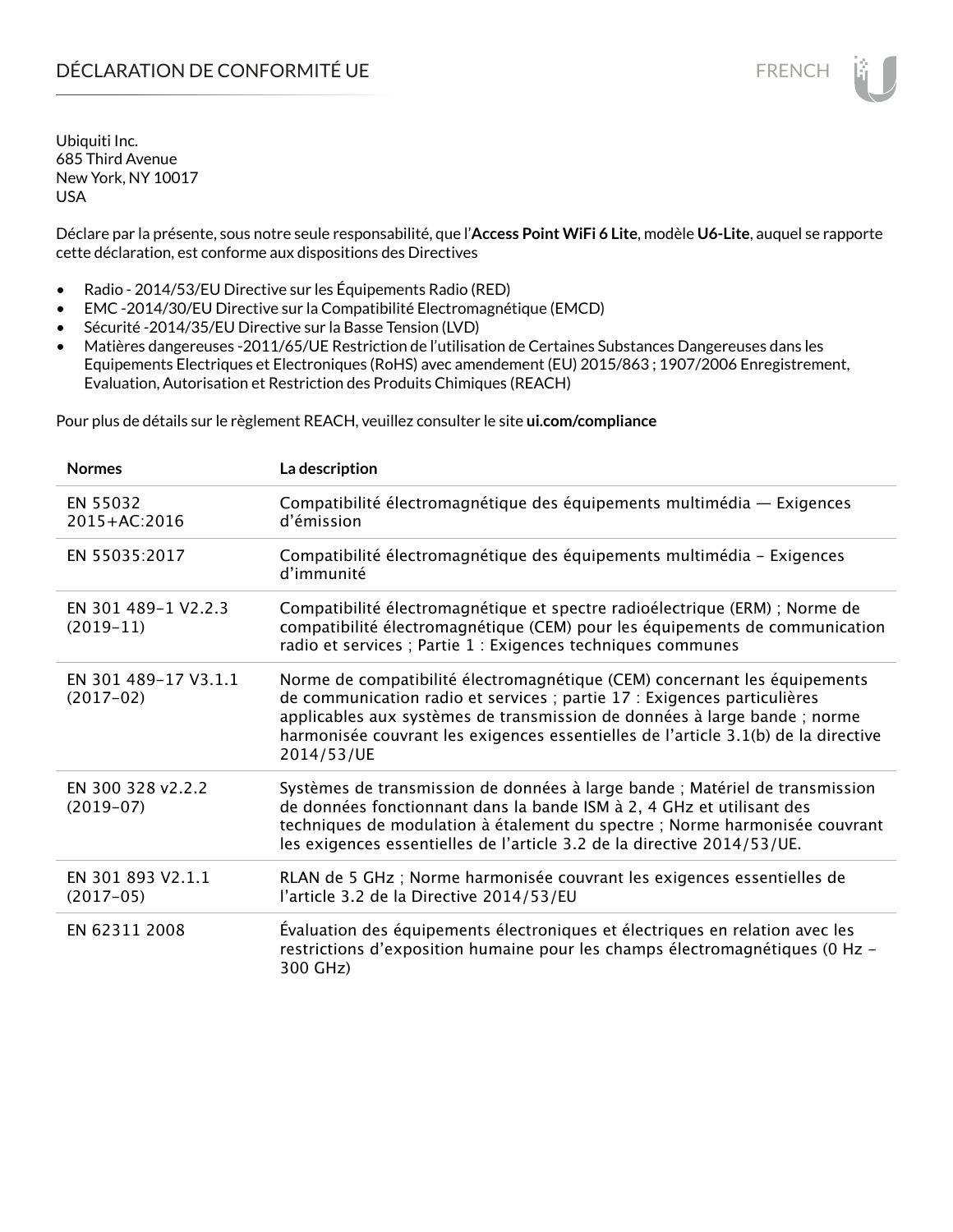

| <b>Normes</b>               | <b>La description</b>                                                                                                        |
|-----------------------------|------------------------------------------------------------------------------------------------------------------------------|
| EN 62368-1<br>2014+A11:2017 | Equipements des technologies de l'audio/vidéo, de l'information et de la<br>communication - Partie 1 : exigences de sécurité |
| CE Marking                  |                                                                                                                              |

Mark Feil<br>Mark Feil 

Compliance Manager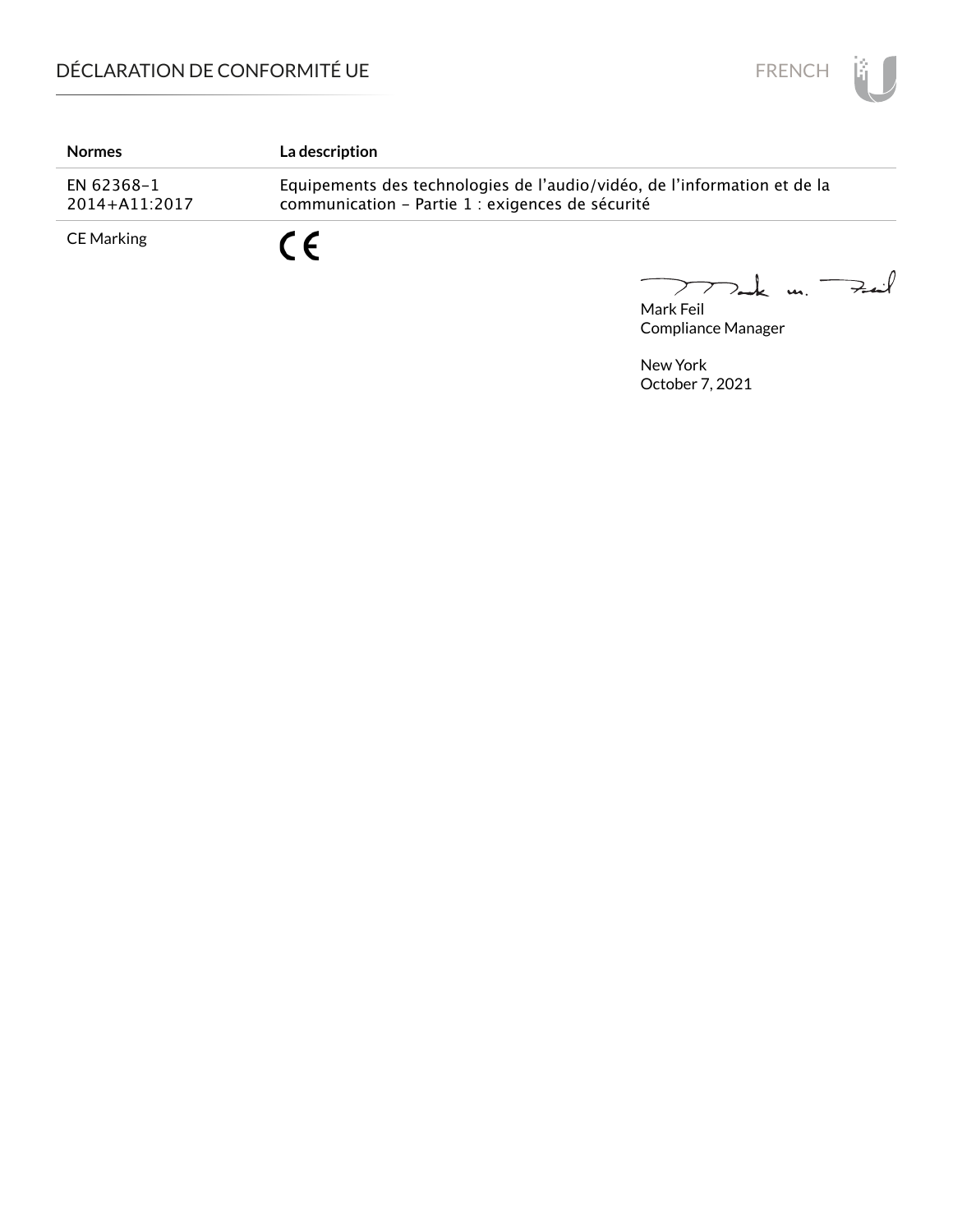Por la presente declaramos bajo nuestra exclusiva responsabilidad que el **Access Point WiFi 6 Lite**, modelo **U6-Lite**, al que se refiere esta declaración, es conforme con las disposiciones de las Directivas

- Radio 2014/53/EU Directiva de Equipos de Radio (RED)
- EMC -2014/30/Directiva de Compatibilidad Electromagnética de la UE (EMCD)
- Seguridad -2014/35/Directiva de Baja Tensión de la UE (LVD)
- Materiales Peligrosos -2011/65/UE Restricción de la Utilización de Determinadas Sustancias Peligrosas en Aparatos Eléctricos y Electrónicos (RoHS) con la enmienda (UE) 2015/863; 1907/2006 Registro, Evaluación, Autorización y Restricción de Sustancias Químicas (REACH)

Para más detalles sobre el REACH, consulte **ui.com/compliance**

| <b>Estándares</b>                   | Descripción                                                                                                                                                                                                                                                                                         |
|-------------------------------------|-----------------------------------------------------------------------------------------------------------------------------------------------------------------------------------------------------------------------------------------------------------------------------------------------------|
| EN 55032<br>2015+AC:2016            | Compatibilidad electromagnética de equipos multimedia. Requisitos de emisión                                                                                                                                                                                                                        |
| EN 55035:2017                       | Compatibilidad electromagnética de equipos multimedia. Requisitos de<br>inmunidad                                                                                                                                                                                                                   |
| EN 301 489-1 V2.2.3<br>$(2019-11)$  | Cuestiones de Compatibilidad Electromagnética y Espectro de Radiofrecuencia<br>(ERM). Compatibilidad electromagnética (CEM): norma para equipos de radio y<br>servicios. Parte 1: Requisitos técnicos comunes                                                                                       |
| EN 301 489-17 V3.1.1<br>$(2017-02)$ | Norma de Compatibilidad Electromagnética (CEM) para equipos y servicios<br>radioeléctricos; Parte 17: Condiciones específicas para sistemas de transmisión<br>de datos de banda ancha; Norma armonizada que cubre los requisitos<br>esenciales del artículo 3.1.b) de la Directiva 2014/53/UE       |
| EN 300 328 v2.2.2<br>$(2019-07)$    | Sistemas de transmisión de datos de banda ancha; Equipos de transmisión<br>de datos, que funcionan en la banda ISM de 2,4 GHz y utilizan técnicas de<br>modulación de espectro ensanchado; Norma armonizada que cubre los<br>requisitos esenciales según el artículo 3.2 de la Directiva 2014/53/UE |
| EN 301 893 V2.1.1<br>$(2017-05)$    | 5 GHz RLAN; Norma armonizada que cubre los requisitos esenciales del artículo<br>3.2 de la Directiva 2014/53/UE                                                                                                                                                                                     |
| EN 62311 2008                       | Evaluación de los equipos electrónicos y eléctricos en relación con las<br>restricciones relativas a la exposición de las personas a los campos<br>electromagnéticos (0 Hz - 300 GHz)                                                                                                               |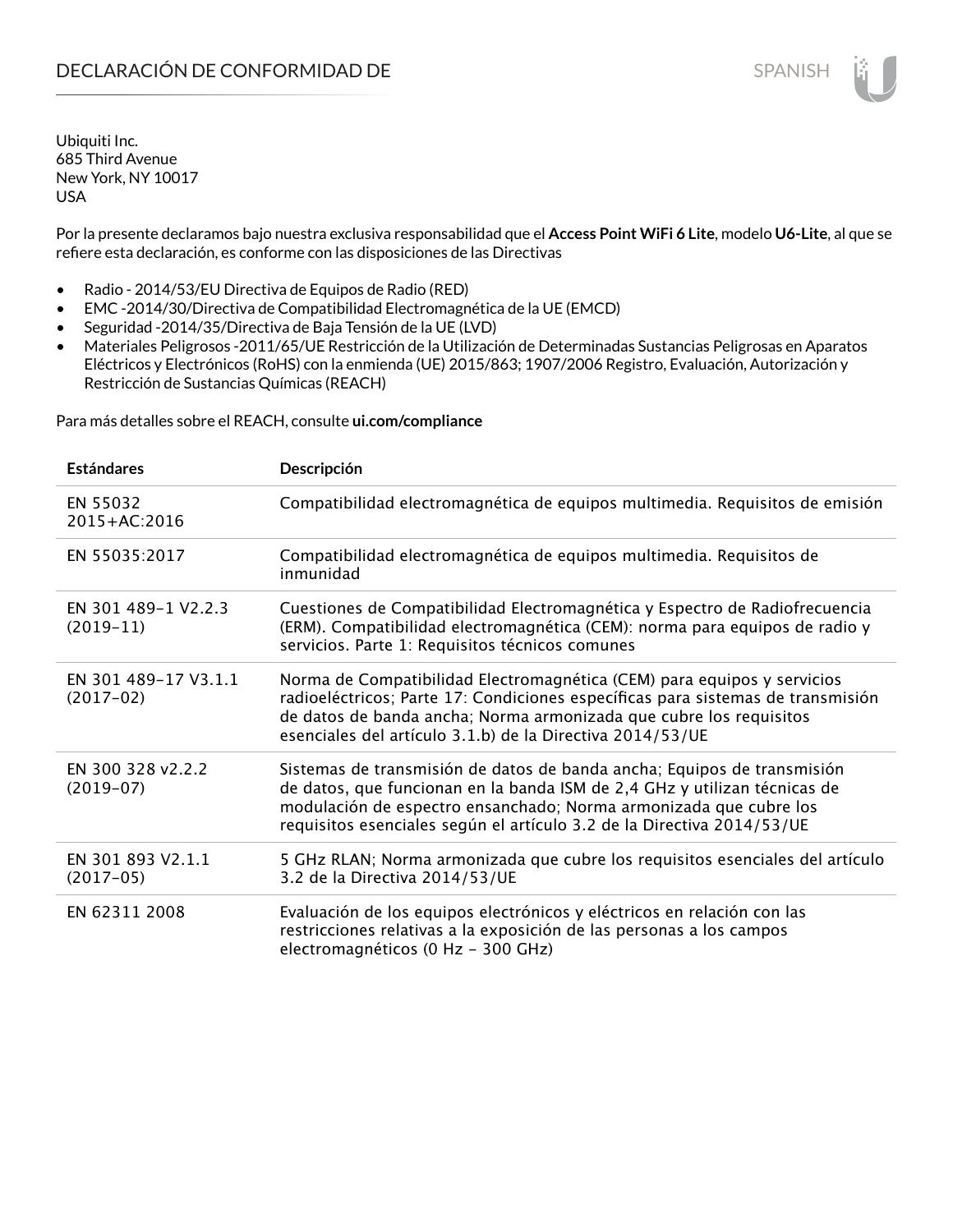

| <b>Estándares</b>           | <b>Descripción</b>                                                                                                   |
|-----------------------------|----------------------------------------------------------------------------------------------------------------------|
| EN 62368-1<br>2014+A11:2017 | Equipos de audio y vídeo, de tecnología de la información y de la comunicación<br>- Parte 1: Requisitos de seguridad |
| <b>CE Marking</b>           | $\epsilon$                                                                                                           |

Mark Feil u. <del>Zuil</del>  $\overline{\phantom{m}}$ 

Compliance Manager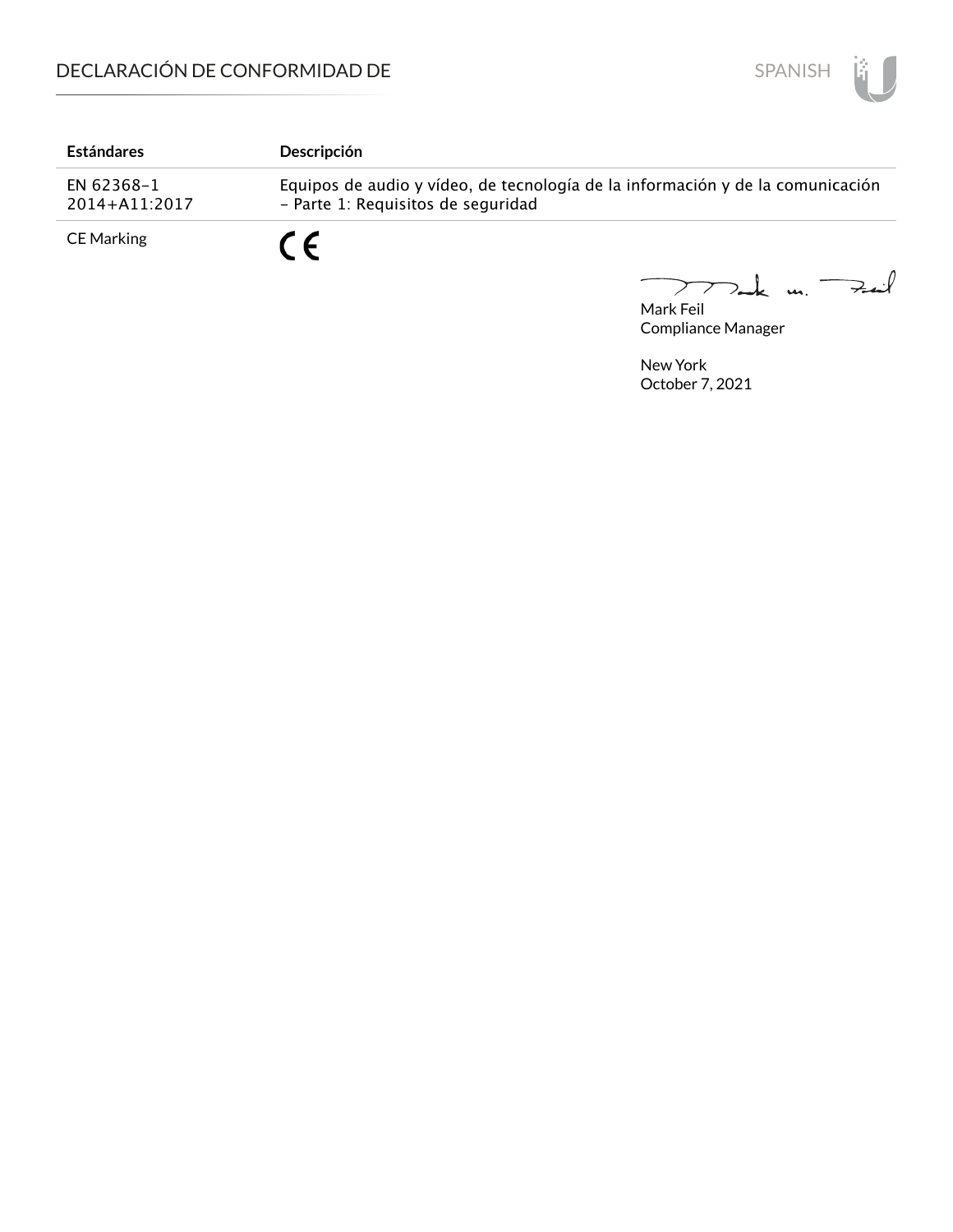## DECLARAȚIA DE CONFORMITATE UE EXECUTE DE ROMANIAN

Ubiquiti Inc. 685 Third Avenue New York, NY 10017 USA

Prin prezenta declarăm sub răspunderea noastră exclusivă că "Access Point WiFi 6 Lite", modelul U6-Lite, la care se referă această declarație, este în conformitate cu prevederile directivelor următoare:

- Radio 2014/53/EU Radio Equipment Directive (RED) (Directiva UE privind echipamentele radio)
- EMC -2014/30/EU Electromagnetic Compatibility Directive (EMCD) (Directiva UE privind compatibilitatea electromagnetică)
- Siguranță -2014/35/EU Low Voltage Directive (LVD) (Directiva UE privind joasa tensiune)
- Materiale periculoase -2011/65/EU Restriction of the Use of Certain Hazardous Substances in Electrical and Electronic Equipment (RoHS) with amendment (EU) 2015/863 (Directiva UE privind restricția utilizării anumitor substanțe periculoase în echipamentele electrice și electronice (RoHS) cu amendamentele ulterioare); 1907/2006 Registration, Evaluation, Authorization and Restriction of Chemicals (REACH) (Regulamentul Uniunii Europene privind înregistrarea, evaluarea si autorizarea produselor chimice)

Pentru detalii suplimentare referitoare la regulamentul REACH, vă rugăm să consultați site-ul **ui.com/compliance**

| <b>Standarde</b>                    | <b>Descriere</b>                                                                                                                                                                                                                                                                                  |
|-------------------------------------|---------------------------------------------------------------------------------------------------------------------------------------------------------------------------------------------------------------------------------------------------------------------------------------------------|
| EN 55032<br>2015+AC:2016            | Compatibilitatea electromagnetică a echipamentelor multimedia - Cerințe<br>privind emisiile                                                                                                                                                                                                       |
| EN 55035:2017                       | Compatibilitatea electromagnetică a echipamentelor multimedia. Cerințe privind<br>imunitatea                                                                                                                                                                                                      |
| EN 301 489-1 V2.2.3<br>$(2019-11)$  | Compatibilitatea electromagnetică și chestiuni legate de spectrul de frecvențe<br>radio (ERM); Standard de compatibilitate electromagnetică (EMC) pentru<br>echipamente și servicii radio; Partea 1: Cerințe tehnice comune                                                                       |
| EN 301 489-17 V3.1.1<br>$(2017-02)$ | Standard de compatibilitate electromagnetică (EMC) pentru echipamente și<br>servicii radio; Partea 17: Condiții specifice pentru sistemele de transmisie<br>a datelor în bandă largă; Standard armonizat privind cerințele esențiale ale<br>articolului 3.1 litera (b) din Directiva 2014/53 / UE |
| EN 300 328 v2.2.2<br>$(2019-07)$    | Sisteme de transmisie pe bandă largă; Echipamente de transmisie de date care<br>funcționează în banda ISM de 2,4 GHz și utilizează tehnici de modulare a benzii<br>largi; Standard armonizat privind cerintele esentiale ale articolului 3.2 din<br>Directiva 2014/53 / UE                        |
| EN 301 893 V2.1.1<br>$(2017-05)$    | RLAN de 5 GHz; Standard armonizat privind cerințele esențiale ale articolului<br>3.2 din Directiva 2014/53 / UE                                                                                                                                                                                   |
| EN 62311 2008                       | Evaluarea echipamentelor electronice și electrice legate de restricțiile expunerii<br>umane la câmpurile electromagnetice (0 Hz - 300 GHz)                                                                                                                                                        |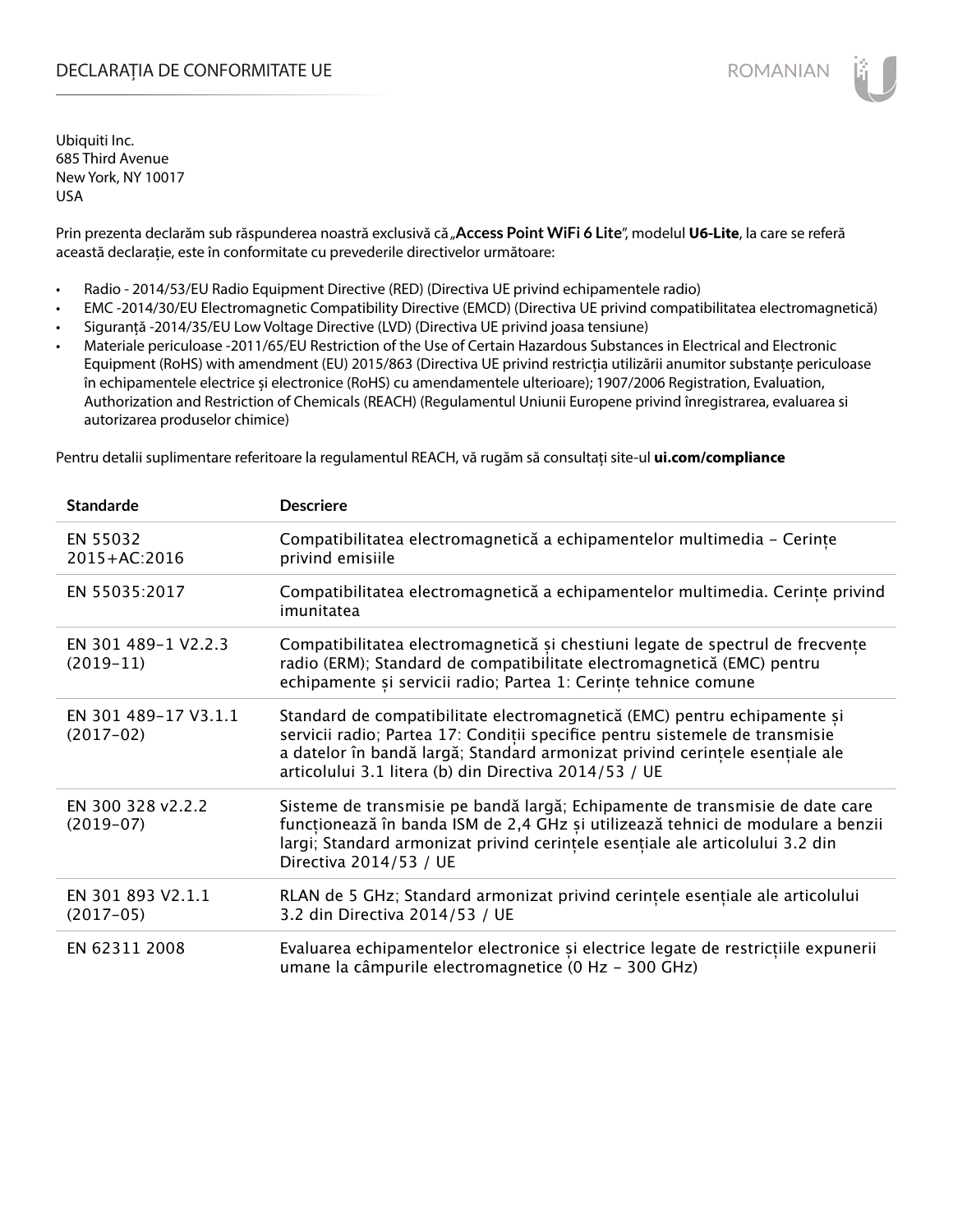

| <b>Standarde</b>            | <b>Descriere</b>                                                                                           |
|-----------------------------|------------------------------------------------------------------------------------------------------------|
| EN 62368-1<br>2014+A11:2017 | Echipamente tehnologice audio / video, informaționale și de comunicații. Partea<br>1: Cerințe de siguranță |
| CE Marking                  | $\sim$ $\epsilon$                                                                                          |

Mark Feil u. <del>Zuil</del> 

Compliance Manager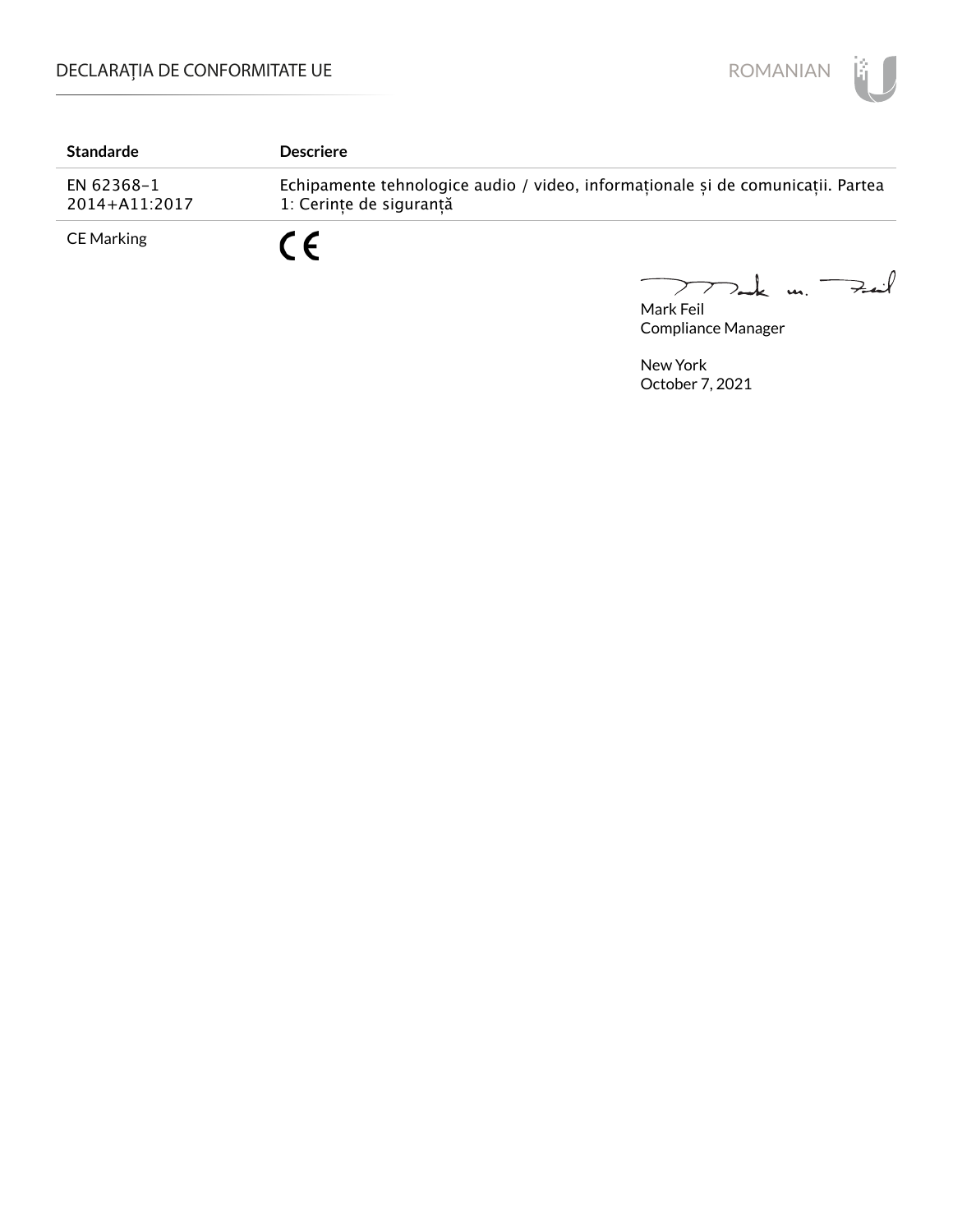# DEKLARACJA ZGODNOŚCI UE POLISH POLISH

Ubiquiti Inc. 685 Third Avenue New York, NY 10017 USA

Niniejszym oświadczam z naszą wyłączną odpowiedzialnością, że **Access Point WiFi 6 Lite**, model **U6-Lite**, do którego odnosi się niniejsza deklaracja, jest zgodny z przepisami Dyrektyw

- Radio 2014/53/Dyrektywa Sprzętu Radiowego UE (RED)
- EMC -2014/30/Dyrektywa Zgodności Elektromagnetycznej UE (EMCD)
- Bezpieczeństwo -2014/35/Dyrektywa Niskiego Napięcia UE (LVD)
- Materiały Niebezpieczne -2011/65/Restrykcje Dotyczące Użycia NIektórych Niebezpiecznych Substancji w Sprzęcie Elektrycznym i Elektronicznym UE (RoHS) ze zmianą (UE) 2015/863; 1907/2006 Rejestracja, Ocena, Zezwolenie i Restrykcje Dotyczące Chemikaliów (REACH)

Aby uzyskać dodatkowe informacje REACH, należy przejść do **ui.com/compliance**

| Normy                               | Opis                                                                                                                                                                                                                                                                |
|-------------------------------------|---------------------------------------------------------------------------------------------------------------------------------------------------------------------------------------------------------------------------------------------------------------------|
| EN 55032<br>2015+AC:2016            | Kompatybilność elektromagnetyczna sprzętu multimedialnego – Wymagania<br>emisyjne                                                                                                                                                                                   |
| EN 55035:2017                       | Kompatybilność elektromagnetyczna sprzętu multimedialnego — Wymagania<br>odporności                                                                                                                                                                                 |
| EN 301 489-1 V2.2.3<br>$(2019-11)$  | Kompatybilność elektromagnetyczna i Zagadnienia widma Radiowego (ERM);<br>Standard Kompatybilności ElektroMagnetycznej (EMC) dla sprzętu radiowego i<br>usług; Część 1: Typowe wymagania techniczne                                                                 |
| EN 301 489-17 V3.1.1<br>$(2017-02)$ | Standard Kompatybilności ElektroMagnetycznej (EMC) dla sprzętu radiowego<br>i usług; Część 17: Szczególne warunki dla Szerokopasmowych Systemów<br>Transmisji Danych; Norma zharmonizowana obejmująca zasadnicze wymagania<br>art. 3.1 lit. b) dyrektywy 2014/53/UE |
| EN 300 328 v2.2.2<br>$(2019-07)$    | Szerokopasmowe systemy transmisji; Szprzęt transmisji danych działający w<br>paśmie 2,4 GHz ISM i używający szerokopasmowe techniki modulacyjne; Norma<br>zharmonizowana obejmująca zasadnicze wymagania artykułu 3.2 dyrektywy<br>2014/53/UE                       |
| EN 301 893 V2.1.1<br>$(2017-05)$    | 5 GHz RLAN; Norma zharmonizowana obejmująca zasadnicze wymagania<br>artykułu 3.2 dyrektywy 2014/53/UE                                                                                                                                                               |
| EN 62311 2008                       | Oszacowanie elektronicznego i elektrycznego sprzętu związanego z<br>ograniczeniami narażenia ludzi na pola elektromagnetyczne (0 Hz - 300 GHz)                                                                                                                      |
| EN 62368-1<br>2014+A11:2017         | Audio/wideo, sprzęt technologii informatycznej i komunikacyjnej - Część 1:<br>Wymagania dotyczące bezpieczeństwa                                                                                                                                                    |
| <b>CE Marking</b>                   |                                                                                                                                                                                                                                                                     |

 $k$  un  $\rightarrow$ 

Mark Feil Compliance Manager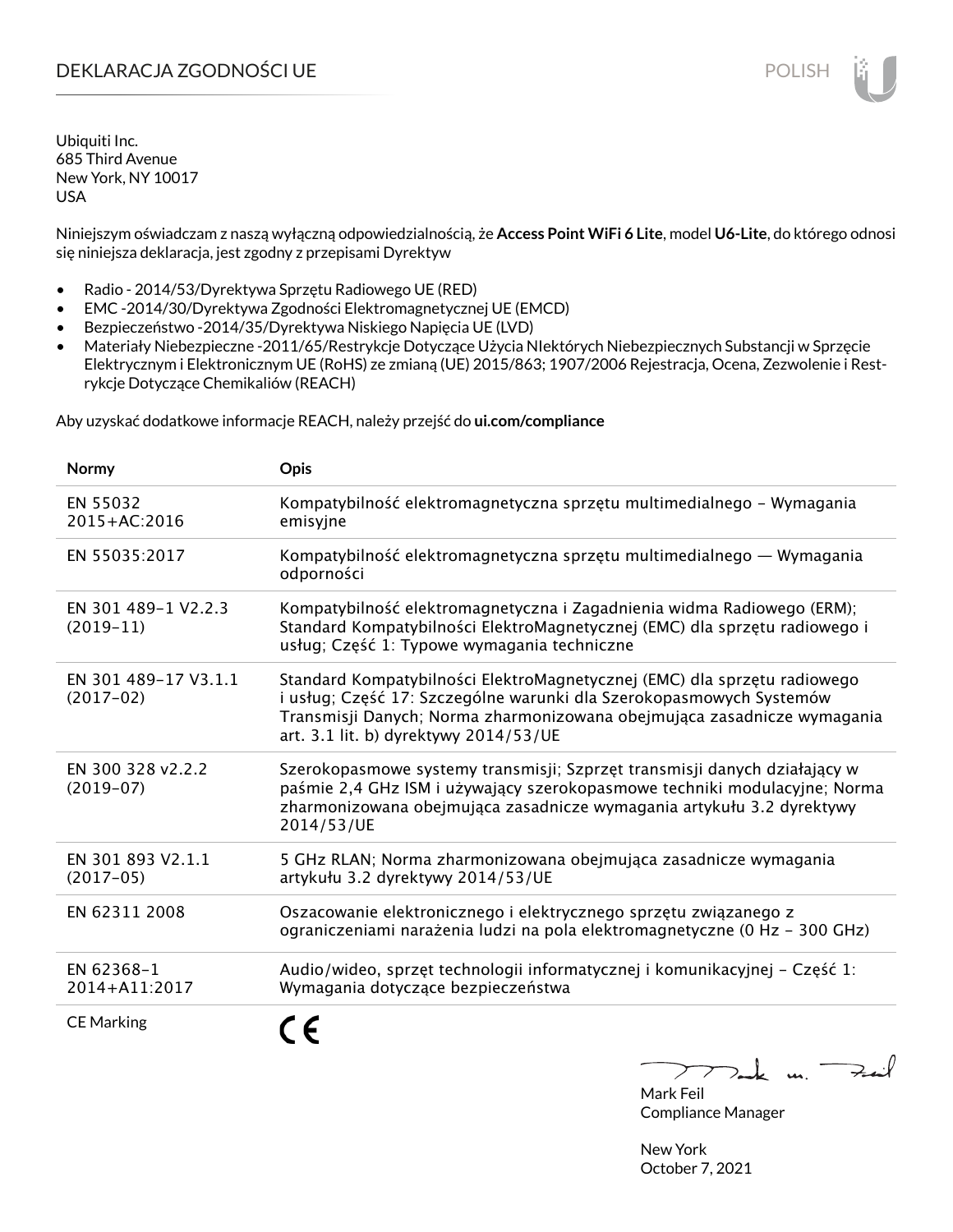# I**ZJAVA EU O SKLADNOSTI** SLOVENIAN

Ubiquiti Inc. 685 Third Avenue New York, NY 10017 USA

S tem dokumentom na lastno odgovornost izjavljamo, da je naprava **Access Point WiFi 6 Lite**, model **U6-Lite**, na katerega se ta izjava nanaša, v skladu z določbami naslednjih direktiv:

- Radio 2014/53/EU Direktiva o radijski opremi (RED)
- EMC -2014/30/EU Direktiva o elektromagnetni združljivosti (EMCD)
- Varnost -2014/35/EU Direktiva o nizkonapetostni opremi (LVD)
- Nevarne snovi -2011/65/EU Direktiva o omejevanju uporabe nekaterih nevarnih snovi v električni in elektronski opremi (RoHS) s spremembo (EU) 2015/863; 1907/2006 Uredba o registraciji, evalvaciji, avtorizaciji in omejevanju kemikalij (REACH)

Več podrobnosti o REACH uredbi si poglejte na **ui.com/compliance**

| <b>Standardi</b>                    | <b>Opis</b>                                                                                                                                                                                                                                       |
|-------------------------------------|---------------------------------------------------------------------------------------------------------------------------------------------------------------------------------------------------------------------------------------------------|
| EN 55032<br>2015+AC:2016            | Elektromagnetna združljivost večpredstavnostne opreme - Zahteve glede<br>elektromagnetnega sevanja                                                                                                                                                |
| EN 55035:2017                       | Elektromagnetna združljivost večpredstavnostne opreme - Zahteve za<br>odpornost opreme                                                                                                                                                            |
| EN 301 489-1 V2.2.3<br>$(2019-11)$  | Elektromagnetna združljivost in zadeve v zvezi z radijskim spektrom (ERM) –<br>Standard elektromagnetne združljivosti (EMC) za radijsko opremo in storitve -<br>1. del: Splošne tehnične zahteve                                                  |
| EN 301 489-17 V3.1.1<br>$(2017-02)$ | Standard elektromagnetne združljivosti (EMC) za radijsko opremo in storitve<br>- 17. del: Posebni pogoji za širokopasovne sisteme za prenos podatkov -<br>Harmonizirani standard, ki zajema bistvene zahteve člena 3.1(b) direktive<br>2014/53/EU |
| EN 300 328 v2.2.2<br>$(2019-07)$    | Širokopasovni prenosni sistemi – Oprema za prenos podatkov v frekvenčnem<br>pasu 2,4 GHz ISM, ki uporablja širokopasovne modulacijske tehnike -<br>Harmonizirani standard, ki zajema bistvene zahteve člena 3.2 direktive<br>2014/53/EU           |
| EN 301 893 V2.1.1<br>$(2017-05)$    | 5 GHz RLAN - Harmonizirani standard, ki zajema bistvene zahteve člena 3.2<br>direktive 2014/53/EU                                                                                                                                                 |
| EN 62311 2008                       | Ocena elektronske in električne opreme glede omejevanja izpostavljenosti ljudi<br>elektromagnetnim sevanjem (0 Hz - 300 GHz)                                                                                                                      |
| EN 62368-1<br>2014+A11:2017         | Oprema za avdio/video, informacijsko in komunikacijsko tehnologijo - 1. del:<br>Varnostne zahteve                                                                                                                                                 |
| <b>CE Marking</b>                   |                                                                                                                                                                                                                                                   |

Tack un Fait  $\triangleright$  $\overline{\phantom{a}}$ 

Mark Feil Compliance Manager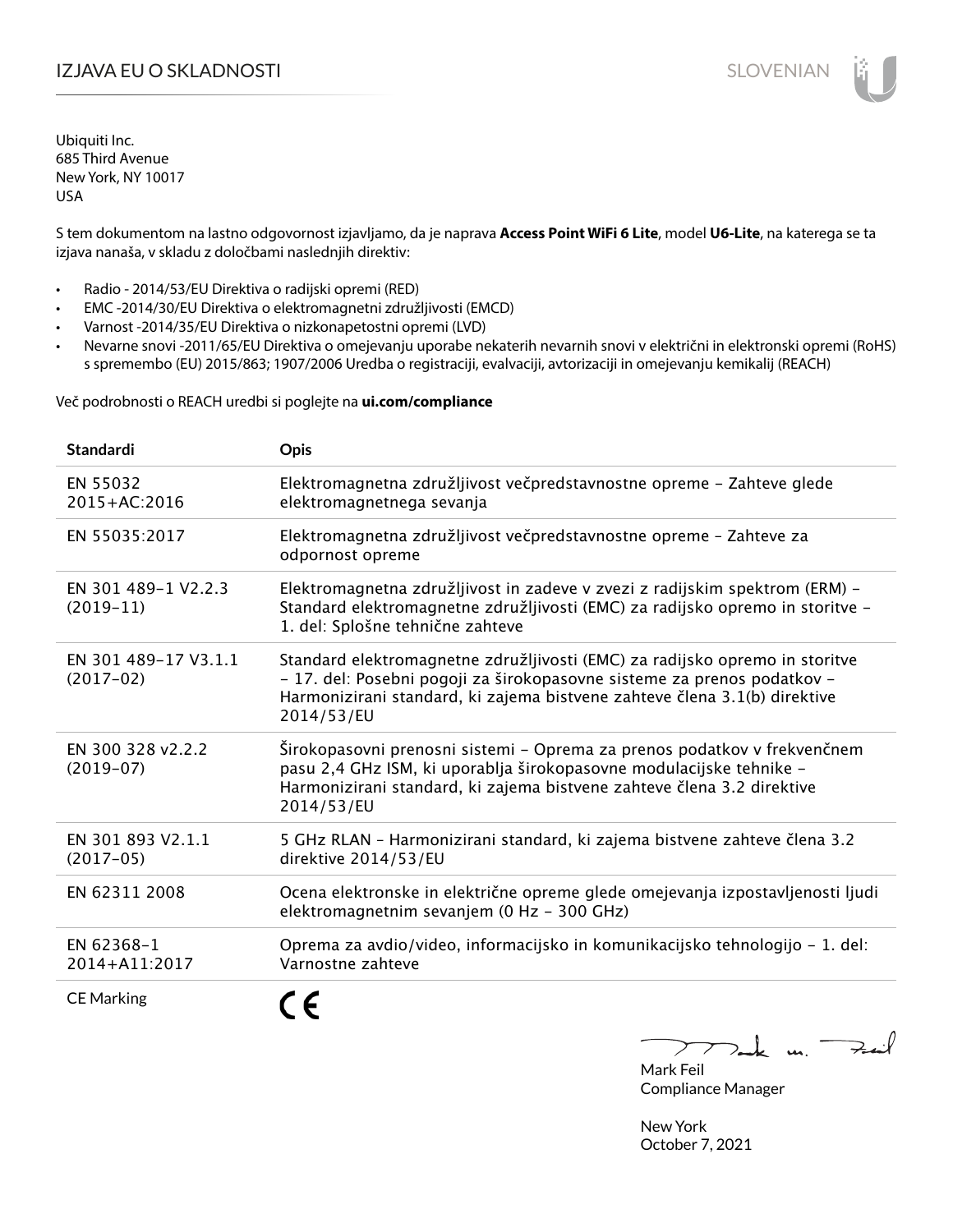Διά του παρόντος δηλώνουμε με αποκλειστική ευθύνη μας ότι το **Access Point WiFi 6 Lite**, μοντέλο **U6-Lite**, στο οποίο αναφέρεται η παρούσα δήλωση, είναι σύμφωνο με τις διατάξεις των Οδηγιών

- Ραδιοεξοπλισμός Οδηγία Ραδιοεξοπλισμού (RED) 2014/53/ΕΕ
- EMC Οδηγία Ηλεκτρομαγνητικής Συμβατότητας (EMCD) 2014/30/ΕΕ
- Ασφάλεια Οδηγία Χαμηλής Τάσης (LVD) 2014/35/ΕΕ
- Επικίνδυνα Υλικά Περιορισμός της Χρήσης Ορισμένων Επικίνδυνων Ουσιών σε Ηλεκτρικό και Ηλεκτρονικό Εξοπλισμό (RoHS) 2011/65/ΕΕ με τροποποίηση (ΕΕ) 2015/863. Καταχώριση, Αξιολόγηση, Εξουσιοδότηση και Περιορισμός Χημικών Ουσιών (REACH) 1907/2006

Για περισσότερες λεπτομέρειες σχετικά με το REACH, παρακαλούμε ανατρέξτε στη διεύθυνση **ui.com/compliance**

| Πρότυπα                             | Περιγραφή                                                                                                                                                                                                                                                              |
|-------------------------------------|------------------------------------------------------------------------------------------------------------------------------------------------------------------------------------------------------------------------------------------------------------------------|
| EN 55032<br>2015+AC:2016            | Ηλεκτρομαγνητική συμβατότητα εξοπλισμού πολυμέσων - Απαιτήσεις<br>εκπομπών                                                                                                                                                                                             |
| EN 55035:2017                       | Ηλεκτρομαγνητική συμβατότητα εξοπλισμού πολυμέσων - Απαιτήσεις<br>θωράκισης                                                                                                                                                                                            |
| EN 301 489-1 V2.2.3<br>$(2019-11)$  | Ηλεκτρομαγνητική συμβατότητα και Θέματα Ραδιοφάσματος (ERM). Πρότυπο<br>ηλεκτρομαγνητικής συμβατότητας (EMC) για ραδιοεξοπλισμό και υπηρεσίες.<br>Μέρος 1: Κοινές τεχνικές απαιτήσεις                                                                                  |
| EN 301 489-17 V3.1.1<br>$(2017-02)$ | Πρότυπο ηλεκτρομαγνητικής συμβατότητας (ΕΜC) για ραδιοεξοπλισμό και<br>υπηρεσίες. Μέρος 17: Ειδικοί όροι για Συστήματα Μετάδοσης Δεδομένων<br>Ευρείας Ζώνης · Εναρμονισμένο Πρότυπο που καλύπτει τις βασικές<br>απαιτήσεις του άρθρου 3.1 (β) της Οδηγίας 2014/53 / ΕΕ |
| EN 300 328 v2.2.2<br>$(2019-07)$    | Ευρυζωνικά συστήματα μετάδοσης. Εξοπλισμός μετάδοσης δεδομένων<br>που λειτουργεί στη ζώνη ISM 2,4 GHz και χρησιμοποιεί ευρυζωνικές<br>τεχνικές διαμόρφωσης. Εναρμονισμένο πρότυπο που καλύπτει τις βασικές<br>απαιτήσεις του άρθρου 3.2 της Οδηγίας 2014/53 / ΕΕ       |
| EN 301 893 V2.1.1<br>$(2017-05)$    | 5 GHz RLAN. Εναρμονισμένο Πρότυπο που καλύπτει τις βασικές απαιτήσεις<br>του άρθρου 3.2 της Οδηγίας 2014/53/ΕΕ                                                                                                                                                         |
| EN 62311 2008                       | Αξιολόγηση ηλεκτρονικού και ηλεκτρικού εξοπλισμού που σχετίζεται με<br>περιορισμούς έκθεσης στον άνθρωπο για ηλεκτρομαγνητικά πεδία (0 Hz –<br>300 GHz)                                                                                                                |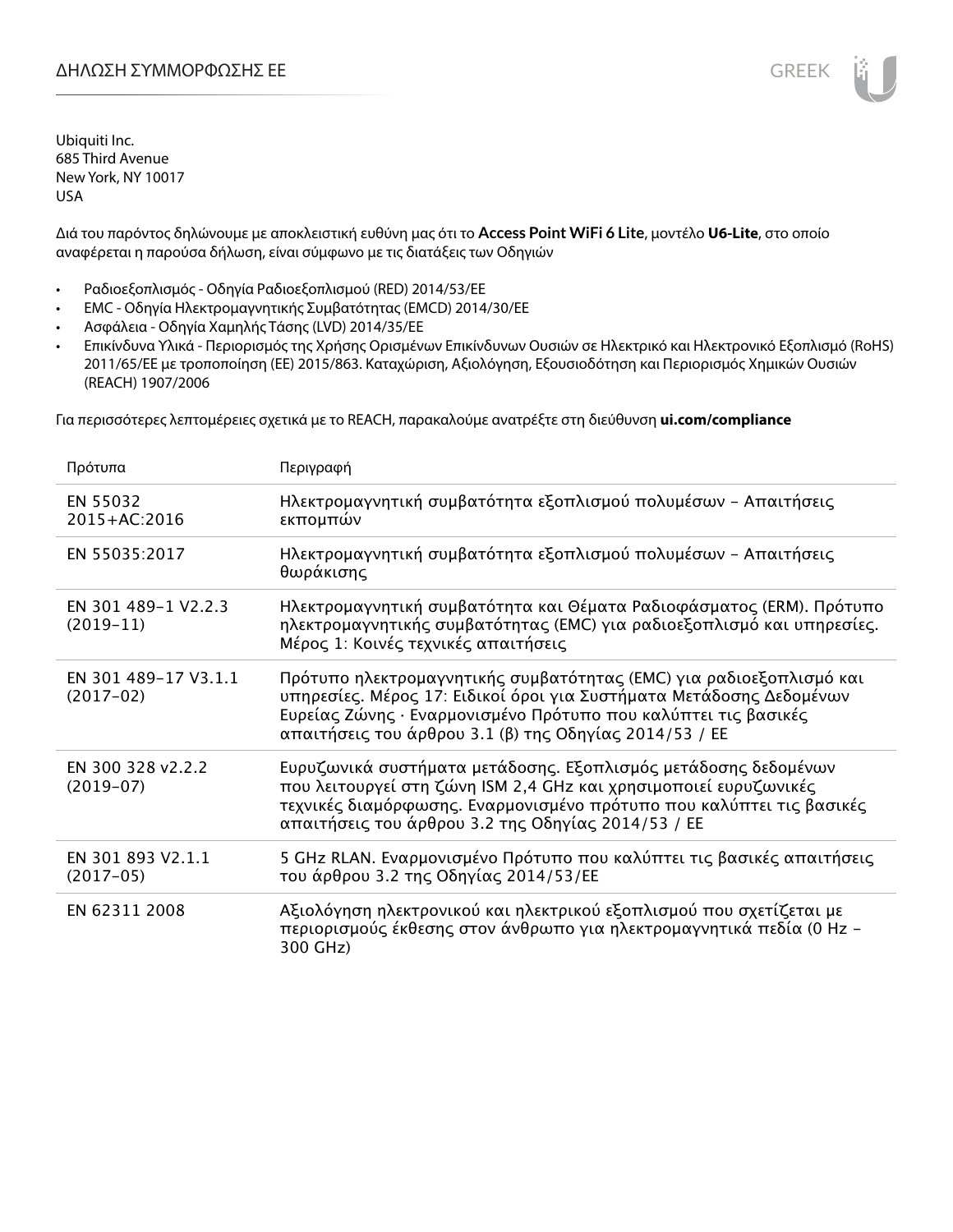

| Πρότυπα                         | Περιγραφή                                                                                             |
|---------------------------------|-------------------------------------------------------------------------------------------------------|
| EN 62368-1<br>$2014 + A11:2017$ | Εξοπλισμός τεχνολογίας ήχου/εικόνας, πληροφορικής και επικοινωνιών -<br>Μέρος 1: Απαιτήσεις ασφάλειας |
| <b>CE Marking</b>               | ΓC.                                                                                                   |

Mark Feil<br>Mark Feil  $\overline{\phantom{0}}$ 

Compliance Manager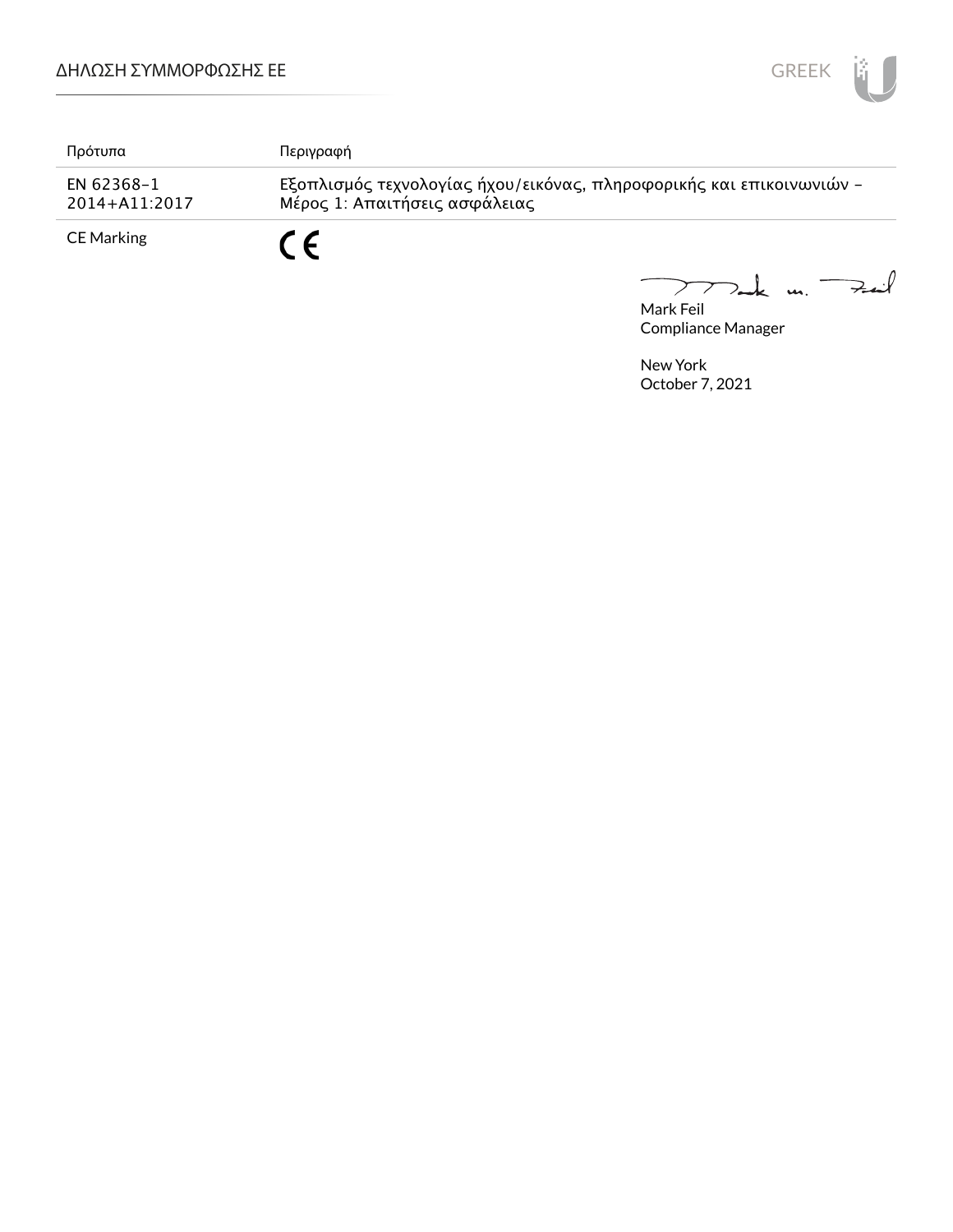# EÚ VYHLÁSENIE O SÚHLASE SLOVAK SLOVAK

Ubiquiti Inc. 685 Third Avenue New York, NY 10017 USA

Týmto prehlasuje, na našu výlučnú zodpovednosť, že **Access Point WiFi 6 Lite**, model **U6-Lite**, ktorého sa toto vyhlásenie týka, je v súlade s ustanoveniami Smerníc

- Rádio 2014/53/EÚ Smernica o Rádiových Zariadeniach (RED)
- EMC -2014/30/EÚ Smernica o Elektromagnetickej Kompatibilite (EMCD)
- Bezpečnosť -2014/35/EÚ Smernica o Nízkom Napätí (LVD)
- Nebezpečné Materiály -2011/65/EÚ Obmedzenie Používania Určitých Nebezpečných Látok v Elektrických a Elektronických Zariadeniach (RoHS) s dodatkom (EÚ) 2015/863; 1907/2006 Registrácia, Hodnotenie, Autorizácia a Obmedzenie chemikálií (REACH)

Ďalšie informácie o REACH môžete nájsť na **ui.com/compliance**

| <b>Standardy</b>                    | <b>Popis</b>                                                                                                                                                                                                                                                 |
|-------------------------------------|--------------------------------------------------------------------------------------------------------------------------------------------------------------------------------------------------------------------------------------------------------------|
| EN 55032<br>2015+AC:2016            | Elektromagnetická kompatibilita multimediálnych zariadení – emisné<br>požiadavky                                                                                                                                                                             |
| EN 55035:2017                       | Elektromagnetická kompatibilita multimediálnych zariadení - Požiadavky na<br>odolnosť                                                                                                                                                                        |
| EN 301 489-1 V2.2.3<br>$(2019-11)$  | Elektromagnetická kompatibilita a záležitosti rádiového spektra (ERM). Norma<br>elektromagnetickej kompatibility (EMC) pre rádiové zariadenia a služby:<br>Spoločné technické požiadavky                                                                     |
| EN 301 489-17 V3.1.1<br>$(2017-02)$ | Norma elektromagnetickej kompatibility (EMC) na rádiové zariadenia a služby.<br>17. časť: Osobitné podmienky pre širokopásmové systémy prenosu dát.<br>Harmonizovaná norma vzťahujúca sa na základné požiadavky článku 3.1 písm.<br>b) smernice $2014/53/EU$ |
| EN 300 328 v2.2.2<br>$(2019-07)$    | Širokopásmové prenosové systémy. Zariadenia na prenos údajov pracujúce<br>v pásme ISM 2,4 GHz a používajúce širokopásmové modulačné techniky.<br>Harmonizovaná norma vzťahujúca sa na základné požiadavky článku 3.2<br>smernice 2014/53/EÚ                  |
| EN 301 893 V2.1.1<br>$(2017-05)$    | 5 GHz RLAN; harmonizovaná norma vzťahujúca sa na základné požiadavky<br>článku 3.2 smernice 2014/53/EÚ                                                                                                                                                       |
| EN 62311 2008                       | Posudzovanie elektronických a elektrických zariadení v súvislosti s<br>obmedzeniami vystavenia ľudí elektromagnetickým poliam (0 Hz - 300 GHz)                                                                                                               |
| EN 62368-1<br>2014+A11:2017         | Zariadenia audio/video, informačnej a komunikačnej technológie - časť 1:<br>Bezpečnostné požiadavky                                                                                                                                                          |
| <b>CE Marking</b>                   |                                                                                                                                                                                                                                                              |

 $\geq k$  un  $\rightarrow$ 

Mark Feil Compliance Manager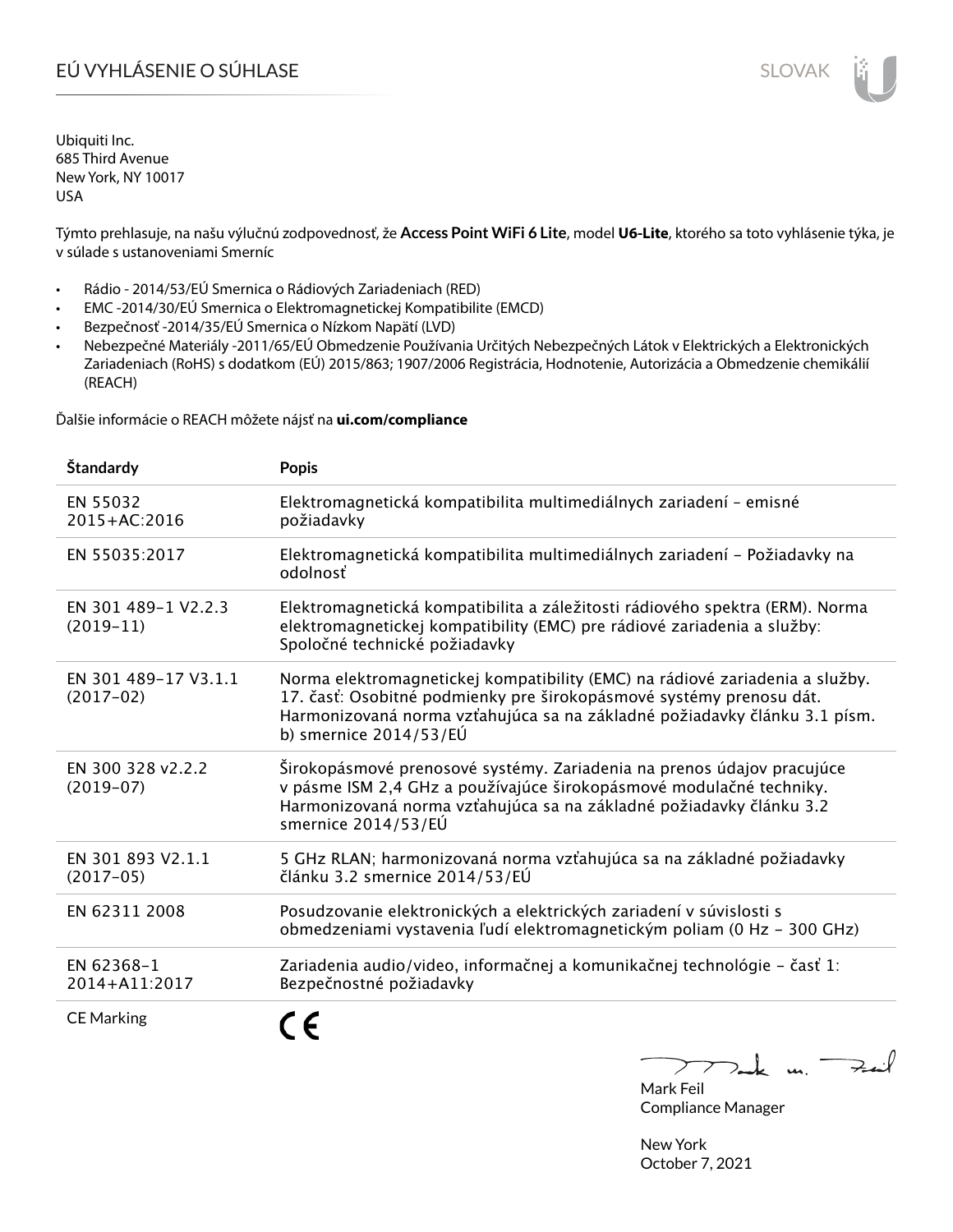## ES ATBILSTĪBAS DEKLARĀCIJA LATVIAN

Ubiquiti Inc. 685 Third Avenue New York, NY 10017 USA

Vienīgi uz savu atbildību deklarējam, ka iekārtas "**Access Point WiFi 6 Lite**" modelis "**U6-Lite**", uz ko attiecas šī deklarācija, atbilst šādu direktīvu noteikumiem:

- radio 2014/53/ES Radioiekārtu direktīva (RED);
- elektromagnētiskā saderība 2014/30/ES Elektromagnētiskās saderības direktīva (EMCD);
- drošība 2014/35/ES Zemsprieguma direktīva (LVD);
- bīstami materiāli 2011/65/ES Atsevišķu bīstamu ķīmisko vielu izmantošanas ierobežojumi elektriskajās un elektroniskajās iekārtās (RoHS) ar grozījumu (ES) 2015/863; 1907/2006 Ķīmisko vielu reģistrēšana, novērtēšana, atļaušana un ierobežošana (REACH).

Papildinformāciju par REACH lūdzam skatīt tīmekļa vietnē **ui.com/compliance**

| <b>Standarti</b>                    | <b>Apraksts</b>                                                                                                                                                                                                                                             |
|-------------------------------------|-------------------------------------------------------------------------------------------------------------------------------------------------------------------------------------------------------------------------------------------------------------|
| EN 55032<br>2015+AC:2016            | Multivides iekārtu elektromagnētiskā saderība - Emisijai piemērojamās prasības                                                                                                                                                                              |
| EN 55035:2017                       | Multivides iekārtu elektromagnētiskā saderība - Traucējumnoturības prasības                                                                                                                                                                                 |
| EN 301 489-1 V2.2.3<br>$(2019-11)$  | Elektromagnētiskā saderība un radiofrekvenču spektra jautājumi (ERM);<br>Elektromagnētiskās saderības (EMS) standarts radioiekārtām un dienestiem; 1.<br>daļa: Vispārējās tehniskās prasības                                                                |
| EN 301 489-17 V3.1.1<br>$(2017-02)$ | Elektromagnētiskās saderības (EMS) standarts radioiekārtām un dienestiem;<br>17. daļa: Īpašie nosacījumi platjoslas datu pārraides sistēmām; Saskaņotais<br>standarts, kas atbilst Direktīvas 2014/53/ES 3. panta 1. punkta b) apakšpunkta<br>pamatprasībām |
| EN 300 328 v2.2.2<br>$(2019-07)$    | Platjoslas pārraides sistēmas; Datu pārraides iekārtas, kas darbojas 2,4 GHz<br>ISM joslā un izmanto platjoslas modulācijas paņēmienus; Saskaņotais standarts,<br>kas atbilst Direktīvas 2014/53/ES 3. panta 2. punkta pamatprasībām                        |
| EN 301 893 V2.1.1<br>$(2017-05)$    | 5 GHz RLAN; Saskaņotais standarts, kas atbilst Direktīvas 2014/53/ES 3. panta<br>2. punkta pamatprasībām                                                                                                                                                    |
| EN 62311 2008                       | Elektronisko un elektrisko iekārtu novērtēšana attiecībā uz ierobežojumiem 0<br>Hz-300 GHz elektromagnētisko lauku iedarbībai uz cilvēkiem                                                                                                                  |
| EN 62368-1<br>2014+A11:2017         | Audio/video, informācijas un komunikācijas tehnoloģiju aprīkojums - 1. daļa:<br>Drošības prasības                                                                                                                                                           |
| <b>CE Marking</b>                   |                                                                                                                                                                                                                                                             |

Tack m. Fail  $\mathcal{F}$ Mark Feil

Compliance Manager